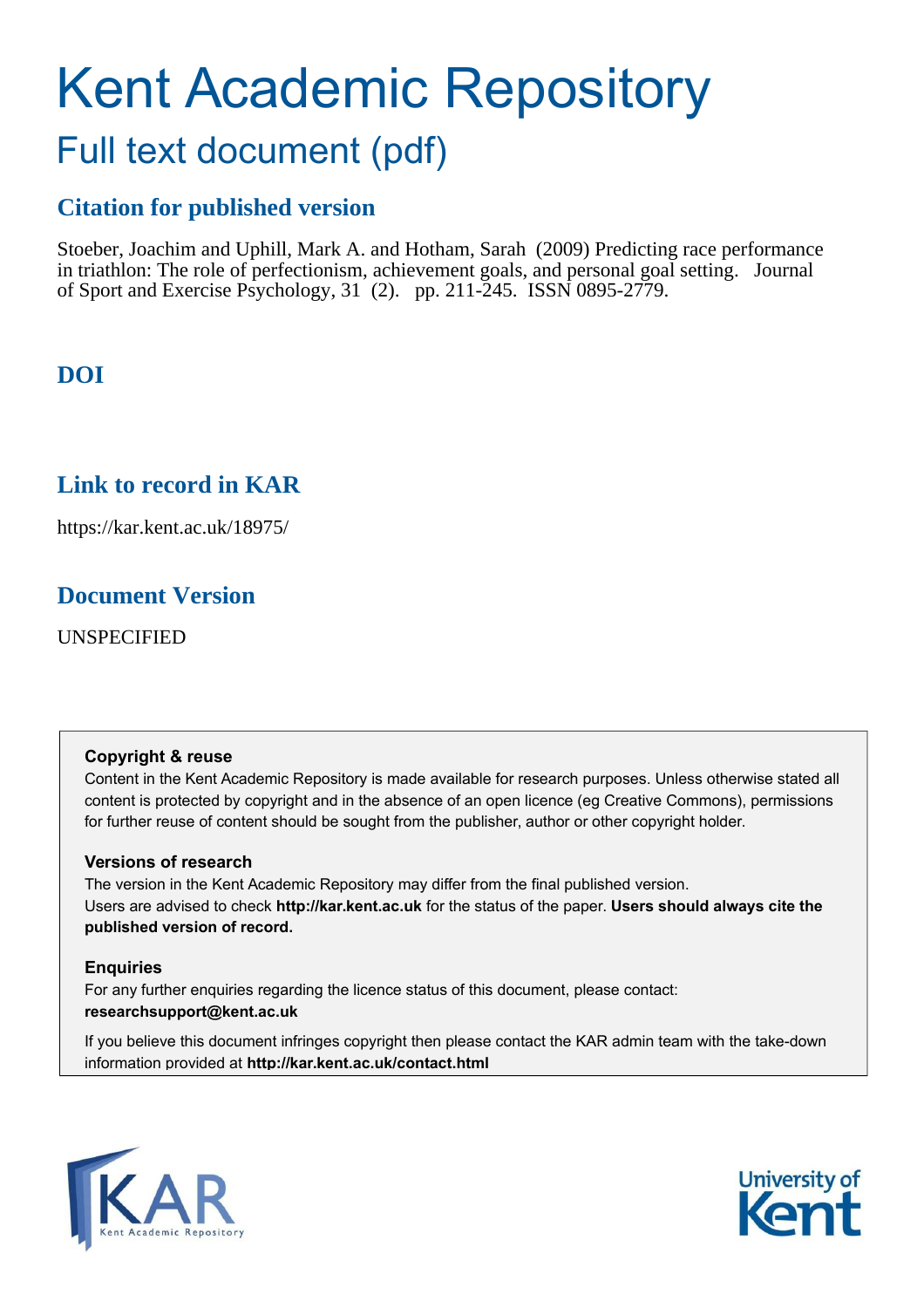Stoeber, J., Uphill, M. A., & Hotham, S. (2009). Predicting race performance in triathlon: The role of perfectionism, achievement goals, and personal goal setting. *Journal of Sport & Exercise Psychology, 31*(2), 211-245.

Predicting Race Performance in Triathlon:

The Role of Perfectionism, Achievement Goals, and Personal Goal Setting

Joachim Stoeber

University of Kent

Mark A. Uphill

Canterbury Christ Church University

Sarah Hotham

University of Kent

#### Author Note

Joachim Stoeber and Sarah Hotham, Department of Psychology, University of Kent, UK; Mark A. Uphill, Department of Sport Science, Tourism and Leisure, Canterbury Christ Church University, UK.

We thank Kathleen Otto, Oliver Stoll, and two anonymous reviewers for helpful comments and suggestions on earlier versions of this article; Gregor Kuhn for helpful advice on how to control for previous best performance in triathlon; and the race organizers and all participating triathletes for making this research happen.

Study 2 was supported by research grant #RES-000-22-2217 from the Economic and Social Research Council (ESRC) to the first author.

Correspondence concerning this article should be addressed to Joachim Stoeber, Department of Psychology, University of Kent, Canterbury, Kent CT2 7NP, United Kingdom; phone: +44-1227-824196; fax: +44-1227-827030; e-mail: J.Stoeber@kent.ac.uk.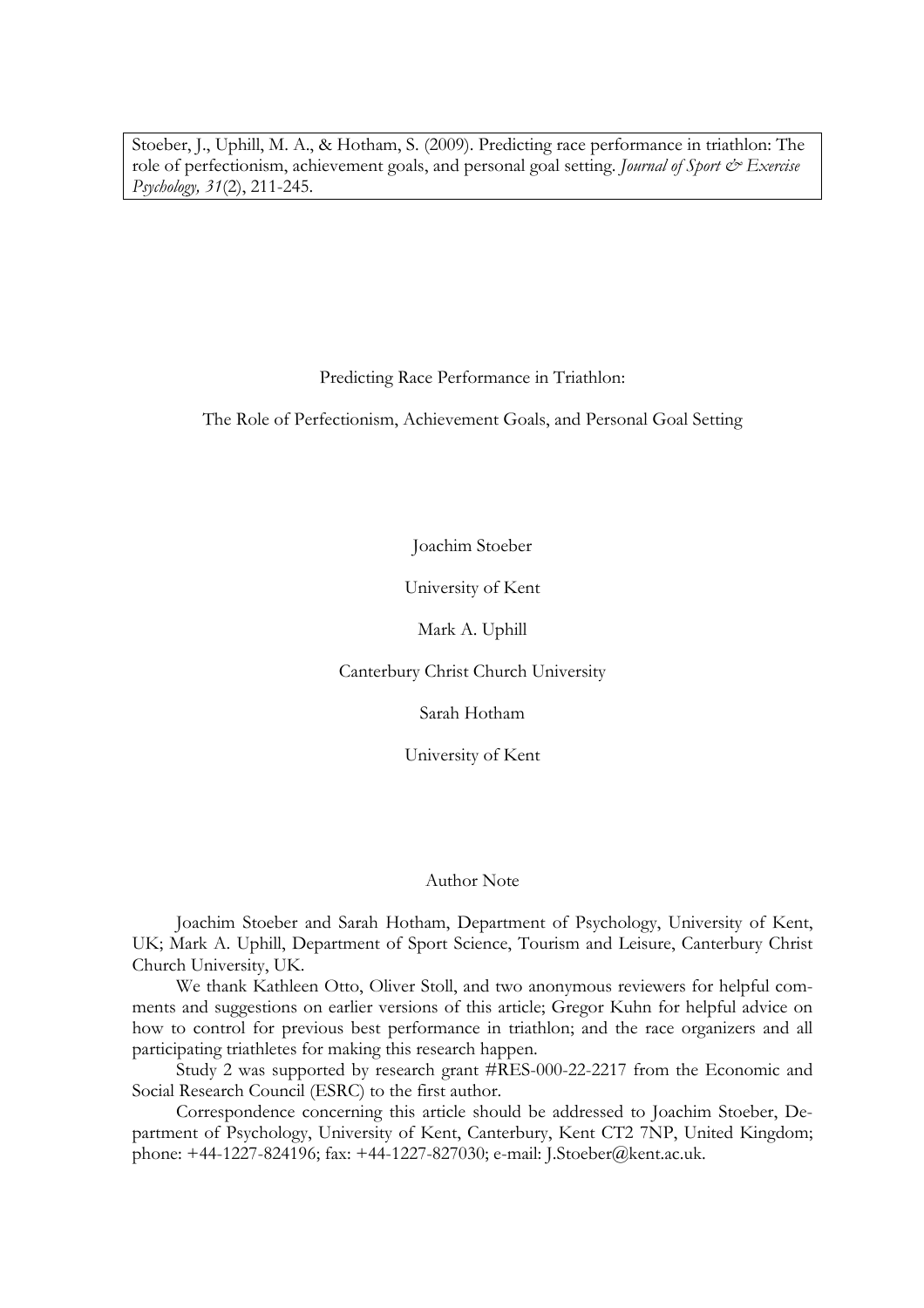#### Abstract

The question of how perfectionism affects performance is highly debated. Because empirical studies examining perfectionism and competitive sport performance are missing, the present research investigated how perfectionism affected race performance and what role athletes' goals played in this relationship in two prospective studies with competitive triathletes (Study 1:  $N = 112$ ; Study 2:  $N = 321$ ). Regression analyses showed that perfectionistic personal standards, high performance-approach goals, low performance-avoidance goals, and high personal goals predicted race performance beyond athletes' performance level. Moreover, the contrast between performance-avoidance and performance-approach goals mediated the relationship between perfectionistic personal standards and performance, whereas personal goal setting mediated the relationship between performance-approach goals and performance. The findings indicate that perfectionistic personal standards do not undermine competitive performance, but are associated with goals that help athletes achieve their best possible performance.

*Keywords:* perfectionism; competition; performance; motivation; achievement goals; goal setting; approach; avoidance

#### Introduction

In the psychology of sport, the question of how perfectionism affects performance is highly debated. Whereas some researchers regard perfectionism as a psychological characteristic that makes Olympic champions (Gould, Dieffenbach, & Moffett, 2002), others regard perfectionism as a maladaptive characteristic that undermines, rather than helps, athletic performance (Flett & Hewitt, 2005). Unfortunately, empirical evidence is scarce. So far only two studies have investigated perfectionism and performance in sport (Anshel & Mansouri, 2005; Stoll, Lau, & Stoeber, 2008). Apart from producing divergent findings—the first study found perfectionism to predict performance decrements, the second performance increments—the studies investigated perfectionism and performance in a laboratory task and during training, but not in competition. Because the question of how perfectionism affects athletes' competitive performance is still unanswered, the aim of the present study was to investigate how perfectionism affects race performance in triathlon.

According to dictionary definitions, perfectionism is seen as "the uncompromising pursuit of excellence" (Thompson, 1995, p. 1015). Scientific theory and research, however, have progressed to a more differentiated view seeing perfectionism as a multidimensional and multifaceted characteristic (see Enns & Cox, 2002, for a review). Moreover, cumulative evidence indicates that two major dimensions of perfectionism should be differentiated: personal standards perfectionism and evaluative concerns perfectionism (Blankstein, Dunkley, & Wilson, 2008; Dunkley, Blankstein, Halsall, Williams, & Winkworth, 2000). Personal standards perfectionism comprises the facets of perfectionism that capture perfectionistic personal standards and a self-oriented striving for perfection. This dimension has shown to be related to positive characteristics, processes, and outcomes such as endurance, positive affect, and higher academic performance. In comparison, evaluative concerns perfectionism captures those facets of perfectionism that relate to concern over mistakes, doubts about actions, and concern over others' evaluation of one's performance. This dimension has shown to be related to negative characteristics, processes, and outcomes such as test anxiety, negative affect, and distress (see Stoeber & Otto, 2006, for a comprehensive review).

#### *Perfectionism in Sport*

The differentiation between personal standards perfectionism and evaluative concerns perfectionism is important when investigating perfectionism in sport. Specifically when ex-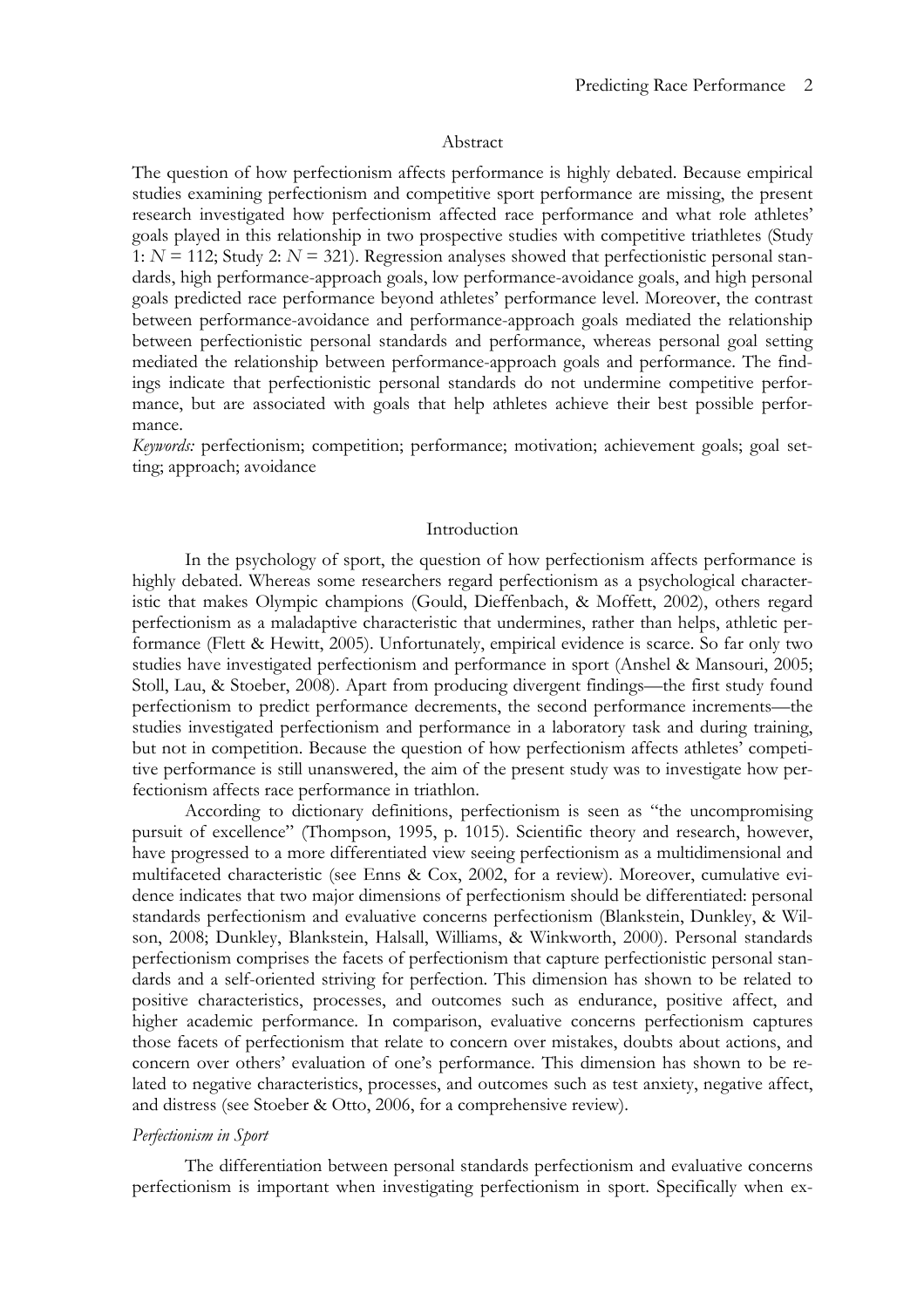amining the evidence suggesting that perfectionism is associated with maladaptive characteristics and behaviors that may be detrimental to sport performance and athletic development (Flett & Hewitt, 2005; Hall, 2006), it is mainly the facets of evaluative concerns perfectionism that show close relationships with negative characteristics and outcomes, not the facets of personal standards perfectionism. On the contrary, the facets of personal standards perfectionism have shown relationships with positive characteristics and outcomes in athletes, particularly when overlap with the facets of evaluative concerns perfectionism was controlled for. In this case, the facets of personal standards perfectionism were associated with positive attitudes, beliefs, and processes such as hope of success, competitive self-confidence, self-serving attributions of success and failure, and lower levels of anxiety and burnout (Hill, Hall, Appleton, & Kozub, 2008; Stoeber & Becker, in press; Stoeber, Otto, Pescheck, Becker, & Stoll, 2007).

Moreover, recent findings indicate that personal standards perfectionism and evaluative concerns perfectionism show differential relationships with achievement goals. Traditionally, achievement goal theory in sport has distinguished between two goal orientations: performance goals and mastery goals (also called ego goals and task goals; Duda & Nicholls, 1992). Studies on perfectionism and achievement goals in athletes, following the traditional approach, found that perfectionistic personal standards—which is the defining facet of personal standards perfectionism (Dunkley et al., 2000)—showed positive correlations with performance and mastery goals whereas concern over mistakes—the defining facet of evaluative concerns perfectionism (Dunkley et al., 2000)—showed positive correlations with performance goals only (Dunn, Dunn, & Syrotuik, 2002; Hall, Kerr, & Matthews, 1998; Lemyre, Hall, & Roberts, 2008; Ommundsen, Roberts, Lemyre, & Miller, 2005).

Recently, however, researchers in sport psychology have adopted the  $2 \times 2$  framework introduced by Elliot and McGregor (2001) which differentiates between four achievement goals: performance-approach, performance-avoidance, mastery-approach, and mastery-avoidance goals (Conroy, Elliot, & Hofer, 2003; Elliot & Conroy, 2005). According to Conroy et al. (2003), (a) performance-approach goals represent the motivation to demonstrate normative competence (e.g., striving to do better than others), (b) performance-avoidance goals represent the motivation to avoid demonstrating normative incompetence (e.g., striving to avoid doing worse than others), (c) mastery-approach goals represent the motivation to achieve absolute or intrapersonal competence (e.g., striving to master a task), and (d) masteryavoidance goals represent the motivation to avoid absolute or intrapersonal incompetence (e.g., striving to avoid doing worse than one has done previously). The differentiation between avoidance and approach goals is important when regarding how the dimensions of perfectionism relate to achievement goals in athletes. Two recent studies following the  $2 \times 2$  framework found that all facets of perfectionism showed positive correlations with performanceapproach goals, but only the facets associated with personal standards perfectionism showed positive correlations with mastery-approach goals. In contrast, the facets associated with evaluative concerns perfectionism showed positive correlations with performance-avoidance and mastery-avoidance goals (Kaye, Conroy, & Fifer, 2008; Stoeber, Stoll, Pescheck, & Otto, 2008, Study 2).

The findings that personal standards perfectionism is mainly associated with approach goals while evaluative concerns perfectionism is mainly associated with avoidance goals have important implications. First, the findings provide support for the dual process model of perfectionism proposed by Slade and Owens (1998). This model holds that positive perfectionism (personal standards perfectionism) is focused on the pursuit of perfection and thus associated with approach goals and hope of success, whereas negative perfectionism (evaluative concerns perfectionism) is focused on the avoidance of imperfection and thus associated with avoidance goals and fear of failure.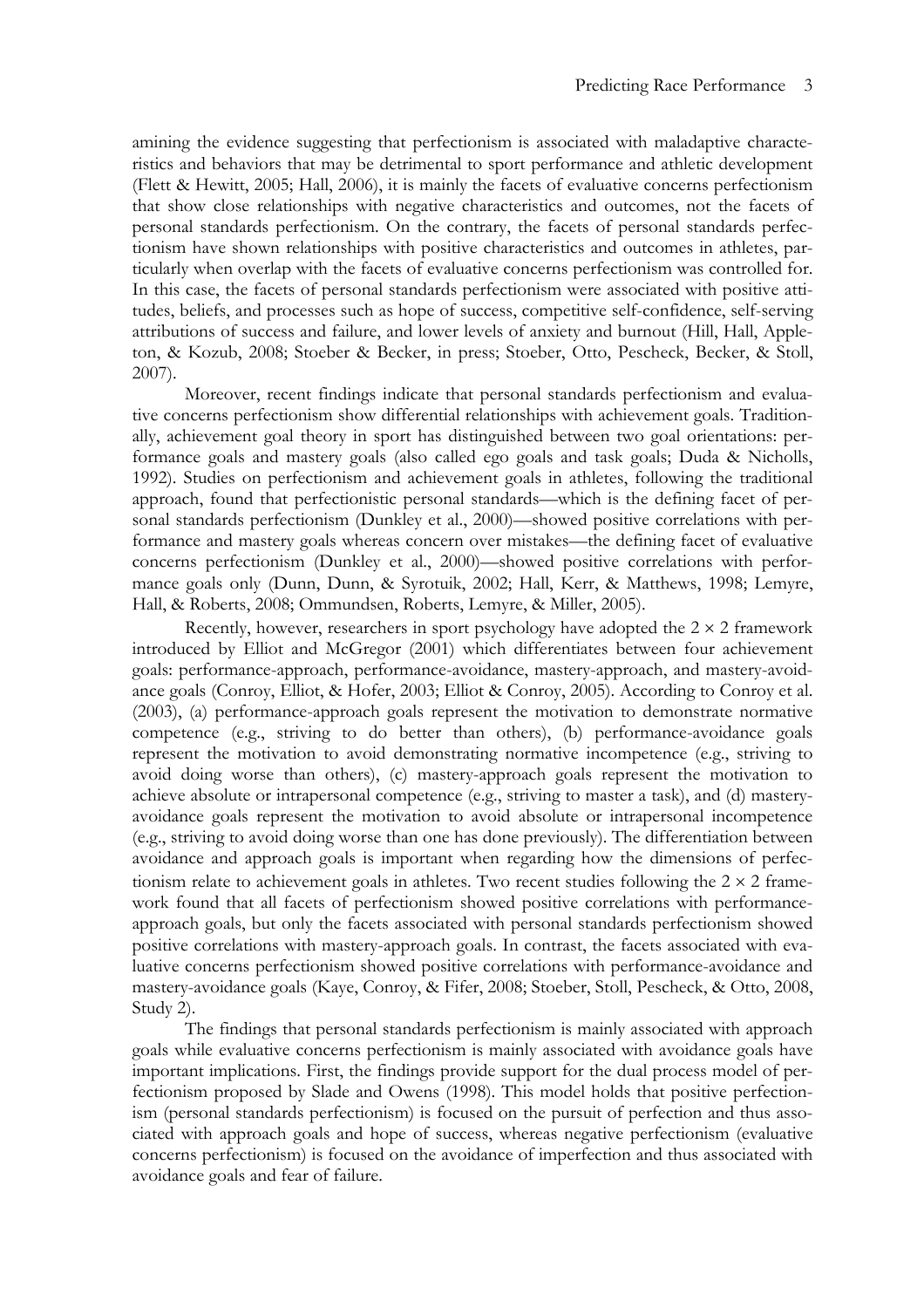Consideration of such findings is critical when examining the relationship between perfectionism and sport performance. Whereas educational psychology research following the revised achievement goal theory (differentiating performance-approach, performance-avoidance, and mastery goals) has long gathered evidence that performance-approach goals predict academic performance (see Harackiewicz, Barron, Pintrich, Elliot, & Thrash, 2002, for a review), research in sport psychology only recently demonstrated that performance-approach goals predict sport performance (Elliot, Cury, Fryer, & Huguet, 2006). Elliot et al. investigated a sample of basketball players and experimentally induced performance-approach and performance-avoidance goals prior to a dribbling task. Findings showed that the *contrast* between performance-approach and performance-avoidance manipulation predicted dribbling performance: players who had been instructed to do better than others (performance approach) showed a significantly higher performance when contrasted with players who had been instructed to avoid doing worse than others (performance avoidance). Collectively, when combining Elliot et al.'s finding with the observation that personal standards perfectionism is associated with higher levels of performance-approach goals, but not higher levels of performance-avoidance goals (Kaye et al., 2008; Stoeber, Stoll, et al., 2008), one may expect that personal standards perfectionism should predict sport performance.

Empirical support for this expectation is sketchy, however. Outside the sports domain, many studies have demonstrated that facets associated with personal standards perfectionism are associated with higher academic performance (e.g., Accordino, Accordino, & Slaney, 2000; Bieling, Israeli, Smith, & Antony, 2003; Blankstein et al., 2008; Enns, Cox, Sareen, & Freeman, 2001; Stoeber & Rambow, 2007), higher test performance (Stoeber & Kersting, 2007), and higher musical performance (Stoeber & Eismann, 2007). In the sports domain, however, to date only two studies have investigated the relationship between perfectionism and performance in athletes—with diverging findings.

The first study (Anshel & Mansouri, 2005) was a laboratory study investigating perfectionism and motor performance. Male undergraduate athletes completed measures of personal standards perfectionism (personal standards) and evaluative concerns perfectionism (concern over mistakes). Afterwards athletes performed a body balancing task on a stabilometer for twenty trials. In half of the trials, athletes received no feedback on their performance. In the other half, they received false negative feedback that they were failing to reach their previous best. Results showed that personal standards perfectionism and evaluative concerns perfectionism did not influence performance when no feedback was given, but impaired performance when false negative feedback was given, suggesting that perfectionism may undermine athletes' performance. The second study (Stoll et al., 2008) was a field study investigating perfectionism and training performance. Male and female undergraduate athletes completed measures of personal standards perfectionism (striving for perfection) and evaluative concerns perfectionism (negative reactions to imperfection). Afterwards athletes performed a series of trials with a new basketball training task that required scoring baskets from a nonstandard position. Results showed that striving for perfection was associated with higher overall performance whereas the combination of high levels of striving for perfection with high levels of negative reactions to imperfection predicted performance increments over the series of trials, suggesting that perfectionism may enhance athletes' performance.

Although the two studies' findings are diverging, they are not necessarily contradictory. Perfectionism may have a negative influence on performance in laboratory settings when false feedback regarding performance is given (Anshel & Mansouri, 2005) and have a positive influence on performance in "real life" settings such as training situations when participants receive veridical feedback about their performance (Stoll et al., 2008). Moreover, the two studies did not investigate competitive performance. Consequently, the important question whether perfectionism undermines or underscores athletes' performance is still unresolved, particularly regarding competitive performance.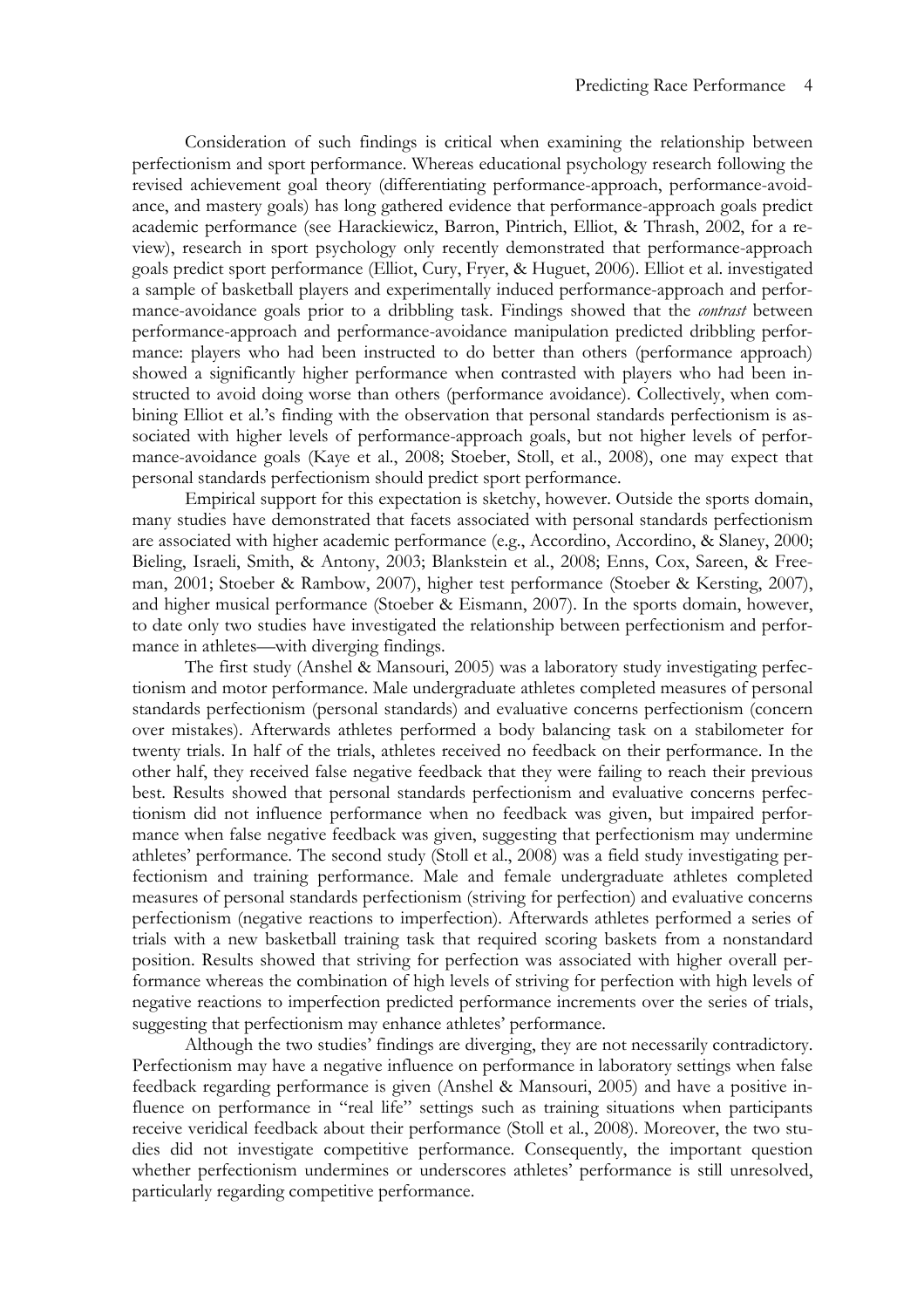#### *Aims of the Present Research*

Against this background, the aim of the present research was to provide the first systematic investigation of how perfectionism influences competitive performance in sports. Specifically, the aim was to investigate how perfectionistic personal standards and concern over mistakes—the two defining facets of personal standards perfectionism and evaluative concerns perfectionism—predicted race performance in triathlon and what role the achievement goals of the  $2 \times 2$  framework played in this relationship. The reasons why we chose triathlon (a sport in which athletes compete in swimming, cycling, and running all in one race) were threefold: First, triathlon provides for objective measures of performance (time to finish race). Moreover, it provides for multiple measures of athletes' performance level (previous best swimming, cycling, and running) and thus allows for better control of athletes' previous performance when predicting their performance in an upcoming race. Second, race performance in triathlon is largely self-determined and relatively independent of the performance level of one's opponent (cf. tennis) or one's team (cf. football) giving athletes greater control of their performance and allowing athletes' personality to have a greater effect on performance. Third, triathlon races attract large numbers of participants making it possible to obtain sample sizes that provide sufficient statistical power to detect significant effects (Cohen, 1992).

Regarding perfectionism, achievement goals, and race performance and focusing on the personal standards perfectionism dimension of perfectionism, our analyses were guided by the following expectations. First, based on the large body of findings showing that the facets of personal standards perfectionism are associated with higher performance in exams, tests, and music competitions and on Stoll et al.'s (2008) respective findings with training performance in sport, we expected that perfectionistic personal standards would show a positive correlation with race performance in triathlon. Second, based on the findings from revised achievement goal theory that performance-approach goals predict academic performance and Elliot et al.'s (2006) respective findings with training performance in sport, we expected that performance-approach goals would also show a positive correlation with race performance in triathlon. Finally, based on the recent findings with athletes that the facets of personal standards perfectionism are associated with performance-approach goals, but not with performance-avoidance goals (Kaye et al., 2008; Stoeber, Stoll, et al., 2008) and Elliot et al.'s findings that the contrast between performance-approach and performance-avoidance goals predicted training performance, we expected that perfectionistic personal standards, performanceapproach goals, and performance-avoidance goals would also predict race performance in triathlon. Furthermore, we sought to explore what role achievement goals play in the relationship between perfectionism and race performance. In particular, we sought to explore whether performance-approach goals—either alone or when contrasted against performanceavoidance goals (Elliot et al., 2006)—mediated the relationship between perfectionistic personal standards and race performance in triathlon.

#### Study 1

#### *Method*

#### *Participants, Procedure, and Race Details*

*Participants.* A sample of  $N = 126$  athletes (98 male, 28 female) was recruited at a Half-Ironman distance triathlon. Mean age of athletes was 36.5 years ( $SD = 7.6$ ; range = 21-58 years). All athletes had pre-registered for the race and were recruited during registration on the day before the race. Overall, 190 questionnaires were distributed of which 126 (66%) were returned. Of the 126 athletes who returned questionnaires, 11 did not enter the race, did not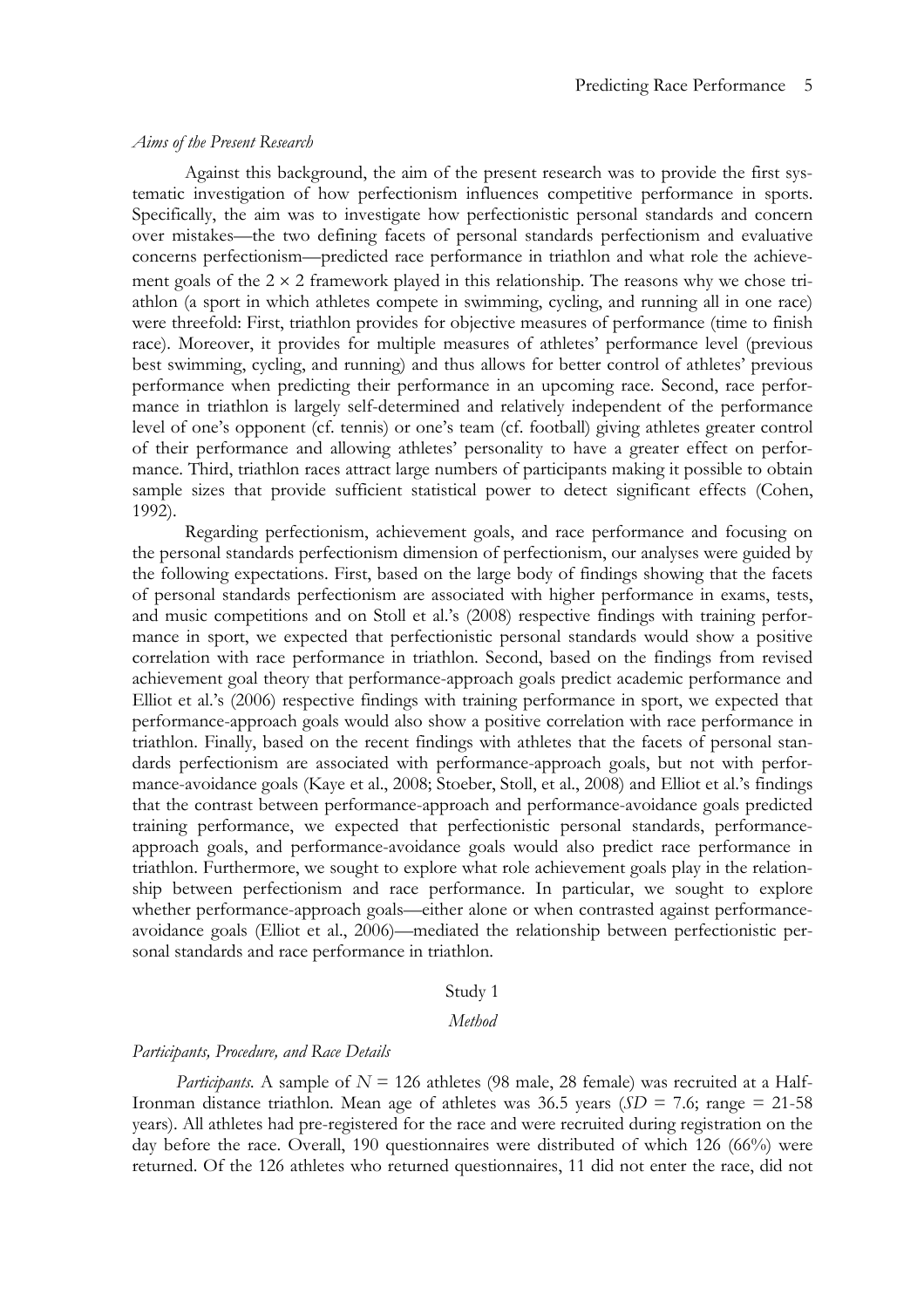finish the race, or experienced problems with the timing device. Consequently, race performance data were available from 115 athletes.

*Procedure.* Prior to conducting the study, ethical approval was obtained from the ethics committee of the first author's department. The day before the race, the first and second author set up a stand in the area where participants registered for the race and received race information and technical gear (e.g., start numbers, timing device). Athletes who were registering were asked whether they would participate in a questionnaire study. Athletes who agreed were handed a questionnaire and a pen. Athletes' participation was voluntary, and there was no financial compensation. Data on athletes' race performance were obtained from the official race results provided by the race organizers.

*Race details.* The race was the New Forest Middle Distance Triathlon commencing on 26 September 2006. This race took part in The New Forest, a National Park in the south of England, and comprised 1.9 km (1.2 miles) swimming, 90 km (56 miles) cycling, and 21.1 km  $(13.1 \text{ miles})$  running distance which is half of the "Ironman" distance. The swimming took place in Lake Ellingham, a small water-ski lake, and the cycling (paved roads) and running (paved roads, gravel tracks) took place on a generally flat route.

#### *Measures*

Performance level. Because the New Forest race was the last major race of the UK's 2006 triathlon season, we measured performance level by asking athletes to indicate the best times they had accomplished in a triathlon during the current season and to write down swimming, cycling, and running distances and times of their seasonal best triathlon (seasonal best).

*Perfectionism.* To measure perfectionistic personal standards and concern over mistakes, we used the Personal Standards and Concern over Mistakes subscales of the Sport Multidimensional Perfectionism Scale (Sport-MPS; Dunn et al., 2002). The Sport-MPS was chosen because it is the most widely-used sport-specific measure of perfectionism and has been tested in a number of studies showing high reliability and validity (e.g., Dunn et al., 2002; Dunn et al., 2006; Vallance, Dunn, & Dunn, 2006). Because triathlon is an individual sport, we used the figure skater version of the Sport-MPS designed for individual sports (Dunn et al., 2006) and adopted it to triathlon by deleting all references to figure skating and modifying the instruction stressing that all items referred to triathlon.<sup>1</sup> The Personal Standards scale comprised seven items measuring perfectionistic personal standards (e.g., "I have extremely high goals for myself"), and the Concern over Mistakes subscale comprised eight items measuring perfectionistic concern over mistakes (e.g., "People will probably think less of me if I make mistakes in competitionî). Items were answered on a 7-point scale from 1 (disagree) to 7 (agree).

*Achievement goals.* To measure achievement goals based on the 2 × 2 framework, we used the Achievement Goals Questionnaire for Sport (AGQ-S; Conroy et al., 2003). The AGQ-S has been tested in a number of studies and has shown good reliability and validity (e.g., Conroy et al., 2003; Conroy, Kaye, & Coatsworth, 2006; Kaye et al., 2008). It comprises four scales with three items each to capture mastery-approach goals (e.g., "It is important to me to perform as well as I possibly can"), performance-approach goals (e.g., "It is important to me to perform better than others"), mastery-avoidance goals (e.g., "I worry that I may not perform as well as I possibly can"), and performance-avoidance goals ("I just want to avoid performing worse than others"). All items were presented with the instruction stressing that participants respond to the items with respect to the next day's race. Items were answered on a 7point scale from 1 (disagree) to 7 (agree).

*Race performance.* Race performance data (race times in hours, minutes, and seconds), obtained from the official records, were converted to minutes.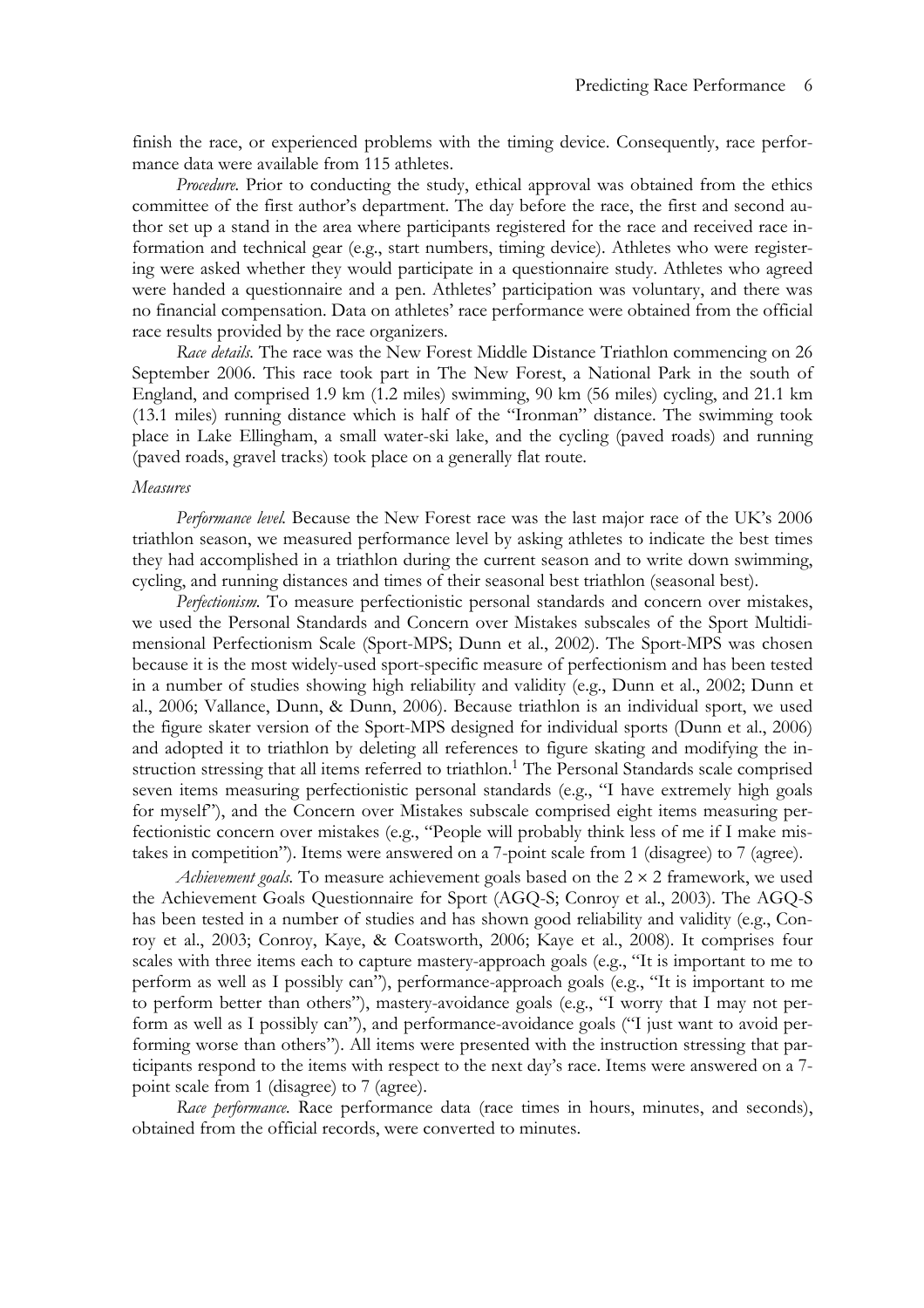#### *Preliminary Analyses*

*Performance level.* In triathlon, race distances vary widely. For adults, standard distances range from the Super Sprint distance of 400 m (0.25 miles) swimming, 10 km (6.2 miles) cycling, and  $5 \text{ km}$  (3.1 miles) running to the full "Ironman" distance of  $3.8 \text{ km}$  (2.4 miles) swimming, 180 km (112 miles) cycling, and 42.2 km (26.2 miles) running. Consequently, to compare athletes' seasonal best, computing average speeds (i.e., distances divided by times) for swimming, cycling, and running provides a good approximation of athletes' performance level (G. Kuhn, personal communication, 31 August 2006). Therefore, the seasonal best times and distances that participants reported were converted to km/h (distance in kilometers divided by time in hours) and used as indicators of performance level.

*Outliers.* Following recommendations (Tabachnick & Fidell, 2007), variables were screened for outliers. First, variables were screened for univariate outliers. Three cases showed standardized scores larger than  $\gamma = 3.29$ ,  $p < .001$  and were excluded from the sample. Next, variables were screened for multivariate outliers by computing for each case the Mahalanobis distance from the rest of the cases. No case showed a Mahalanobis distance larger than the critical value of  $\chi^2(12) = 40.79$ ,  $p < .001$ . Consequently, the final sample was  $N = 112$ . Table 1 shows descriptive statistics, reliabilities (Cronbach's alphas), and valid *n*s for all variables. With Cronbach's alphas above .70, all scales' scores showed acceptable reliability (Nunnally & Bernstein, 1994).

*Missing value analysis.* As can be seen from Table 1, there was a considerable number of missing values for seasonal best. (Many participants did not remember their seasonal best. Moreover, for several participants, it was their first triathlon of the season; and for a few participants, it was their first triathlon ever.) Consequently, a missing value analysis was conducted to investigate possible differences between the 84 participants who provided complete data for all variables (listwise complete) and the 28 participants who did not (listwise incomplete). Regarding gender, a cross-tabulation of gender and subsample (listwise complete vs. incomplete) found no association between gender and subsample,  $\chi^2(1) = 0.02$ , *ns* indicating that subsamples did not differ in gender distribution. Regarding age, perfectionism, achievement goals, and race performance, a multivariate analysis of variance (MANOVA) with eight dependent variables (DVs)—age, personal standards, concern over mistakes, performance approach, performance avoidance, mastery approach, mastery avoidance, and race performance—and subsample as between-participants factor found no significant effect of subsample,  $F(8, 103) = 1.10$ , *ns* indicating that subsamples did not differ significantly on the DVs. Consequently, the results of the regression analysis, which used listwise deletion of missing values, and the result of the mediation analyses, which used residual scores from the regression analysis, should be generalizable to all participants.

#### *Analytic Strategy*

To investigate our hypotheses, the following analytic strategy was applied. First, we computed and inspected the correlations of background variables (gender, age, performance level) and personality variables (perfectionism, achievement goals) with race performance.

Next, we computed a hierarchical regression analysis predicting race performance (total race time) from background and psychological variables. The regression analysis comprised three steps with variables entered in the order of increasing specificity. In Step 1, we entered the background variables and regressed race performance on gender, age, and performance level (i.e., seasonal best swimming, cycling, and running). In Step 2, we entered athletes' perfectionism in triathlon (personal standards, concern over mistakes) to investigate if it predicted race performance above the effects of the background variables. In Step 3, we entered the  $2 \times 2$  achievement goals to investigate if athletes' achievement goals for next day's race predicted race performance above the effects of the background variables and perfectionism.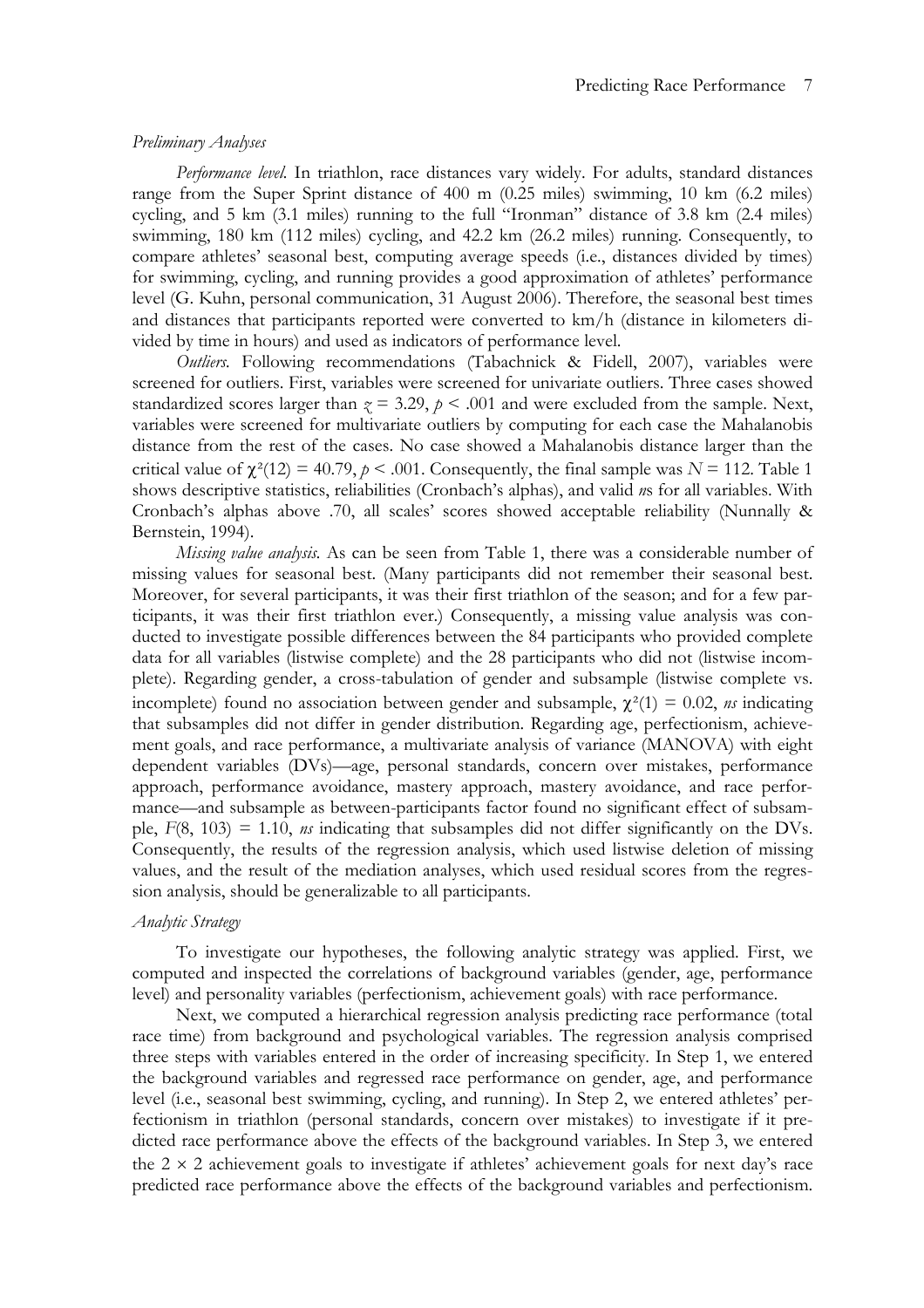Following recommendations (Tabachnick & Fidell, 2007), we entered variables simultaneously and employed listwise deletion of missing values.

Finally, we computed mediation analyses following Baron and Kenny's (1986) regression approach according to which a mediation effect has to meet three conditions: (a) the independent variable significantly predicts both the presumed mediator variable and the dependent variable; (b) the mediator variable significantly predicts the dependent variable; and (c) when the influence of the mediator variable is controlled for, the previously significant relationship between independent variable and dependent variable is no longer significant. Because this approach does not provide a direct test of mediation, we additionally computed Sobel tests and bootstrapping tests, as recommended by Shrout and Bolger (2002), using the procedures provided by Preacher and Hayes (2004). To control for the effects of age, gender, and previous performance, we took the residual race performance from Step 1 of the regression analysis as the dependent variable.

#### *Results*

#### *Correlations*

Following our analytic strategy, we first inspected the correlations (see Table 2). In line with our expectations, perfectionistic personal standards showed a positive correlation with race performance. Furthermore, as was expected from revised achievement goal theory (Harackiewicz et al., 2002), performance-approach goals showed a positive correlation with race performance. Unexpected from revised achievement goal theory, mastery-approach goals also showed a positive correlation with race performance.<sup>2</sup> Consequently, we turned to the hierarchical regression analysis, which controlled for the overlap between variables, to investigate which variables made unique contributions to the prediction of race performance.

#### *Regression Analysis*

Results of the hierarchical regression analyses are provided in Table 3. In Step 1, the background variables together predicted 40.3% of variance in race performance. Regarding the individual predictor variables, performance level in swimming (seasonal best swimming) and performance level in running (seasonal best running) showed significant positive regression coefficients, indicating that they made unique contributions to the prediction of race performance. In Step 2, adding perfectionism to the equation explained further 6.0% of variance in race performance. In line with our expectations, personal standards showed a positive regression coefficient, indicating that athletes who had higher levels of perfectionistic personal standards in triathlon raced faster times than athletes who had lower levels, even after differences in performance level were controlled for. In Step 3, adding achievement goals explained a further 15.1% of variance in race performance. As expected, performance-approach goals showed a positive regression coefficient, indicating that athletes with a strong motivation to do better than others (performance approach) raced faster times than athletes who did not have this motivation. Moreover, results showed that performance-avoidance goals showed a negative regression coefficient, indicating that athletes with a strong motivation to avoid doing worse than others (performance avoidance) raced slower times than athletes who did not have such a motivation, corroborating Elliot et al.'s (2006) findings that high levels of performanceapproach and low levels of performance-avoidance goals predict sport performance.

#### *Mediation Analyses*

Inspection of the results from the regression analysis suggested that the effect of personal standards on race performance was mediated by participants' achievement goals (cf. Baron & Kenny, 1986): personal standards were a significant predictor of race performance in Step 2, but ceased to be a significant predictor in Step 3 when the  $2 \times 2$  achievement goals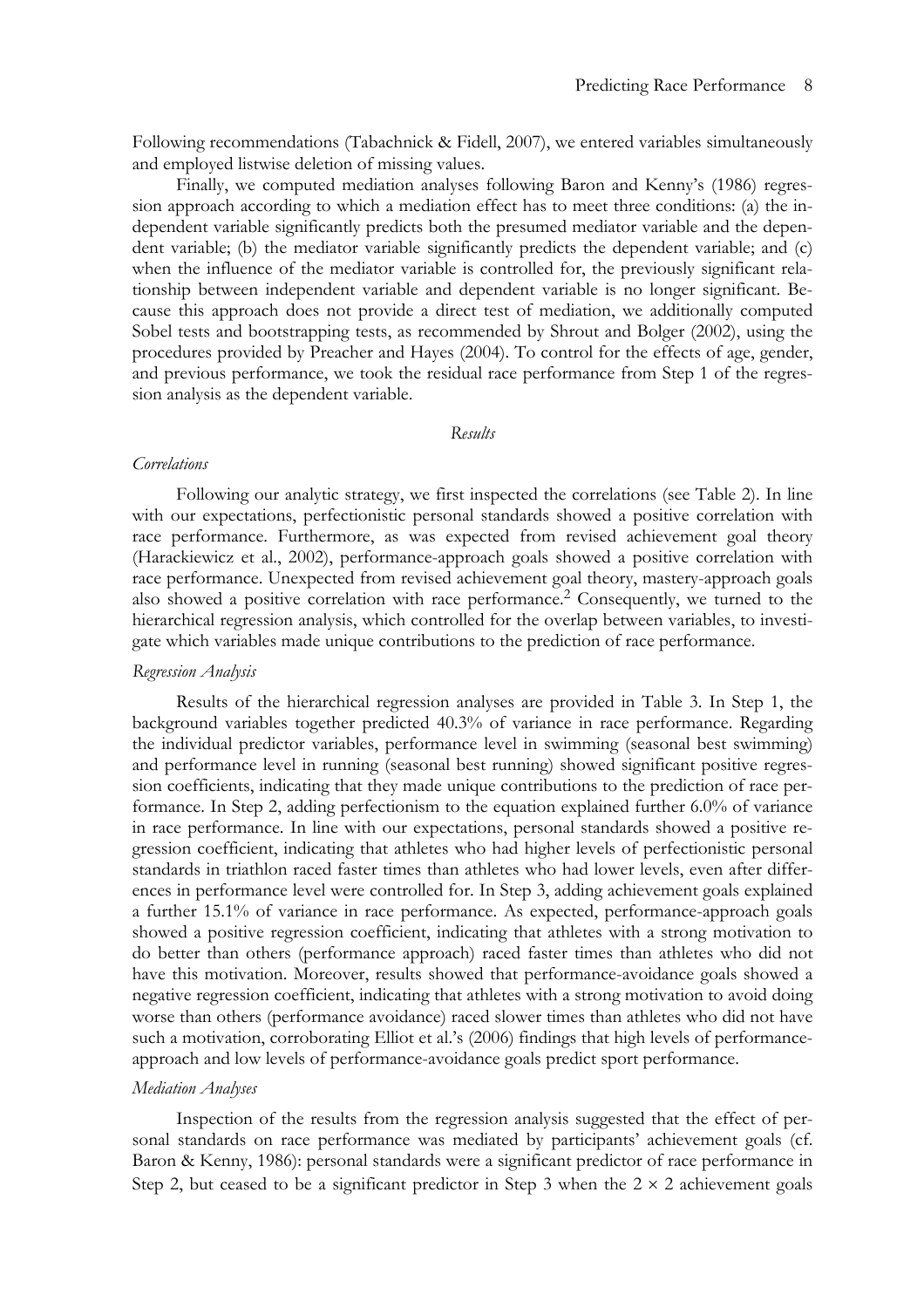were entered and performance-approach goals and performance-avoidance goals showed up as significant predictors of race performance (see Table 3). To investigate whether performance-approach or performance-avoidance goal mediated the relationship between personal standards and race performance, we computed regression analyses in which residual race performance (i.e., the standardized residuals from Step 1 of the hierarchical regression analysis in Table 1) served as the dependent variable, personal standards served as the independent variable, and either performance-approach goals or performance-avoidance goals served as the mediator variable. However, results showed that when regarded individually, neither performance-approach goals nor performance-avoidance goals mediated the significant relationship between personal standards and residual race performance.

Consequently, we examined whether performance-approach and performance-avoidance goals, when combined, mediated the relationship. Because performance-approach and performance-avoidance had opposite effects on race performance, we examined the contrast between performance-approach and performance-avoidance goals (Elliot et al., 2006) by computing difference scores between performance-approach and performance-avoidance goals (performance approach-avoidance contrast = standardized performance-approach goals - standardized performance-avoidance goals) (see Chalabaev, Sarrazin, Stone, & Cury, 2008). Note that computing difference scores is comparable to effect-coding the two performance goal orientations, giving performance-approach goals a weight of +1 and performance-avoidance goals a weight of  $-1$ . Moreover, using standardized scores when computing difference scores gives both performance goals equal weight as is reflected in the correlations of the resulting contrast scores with the performance goals scores: *r*(performance approach-avoidance contrast, performance-approach goals)  $= +.49$  and *r*(performance approach-avoidance contrast, performance-avoidance goals) =  $-49$ , both  $p < .001$ . When the mediation analyses were conducted with these contrast scores, results showed that the performance approach-avoidance contrast fulfilled Baron and Kennyís (1986) three conditions for a mediation effect, as shown in Figure 1: (a) personal standards significantly predicted both performance approachavoidance contrast and race performance; (b) the performance approach-avoidance contrast significantly predicted race performance; and (c) when the influence of the performance approach-avoidance contrast was controlled for, the previously significant relationship between personal standards and race performance was no longer significant. Moreover, when the mediation was tested using the procedures provided by Preacher and Hayes (2004), both Sobel test ( $\gamma$  = 3.13,  $p$  < .01) and bootstrap test (95% CI [indirect effect] = .08-.32) were significant<sup>3</sup> confirming that the contrast between performance-approach and performance-avoidance goals fully mediated the relationship between perfectionistic personal standards and residual race performance.

#### *Discussion*

The findings of Study 1 confirmed our expectations that perfectionistic personal standards showed a significant positive correlation with race performance in triathlon. What is more, the regression analysis showed that perfectionistic personal standards predicted race performance beyond athletes' previous performance level. Performance-approach goals and performance-avoidance goals predicted further variance in race performance, with performance-approach goals being a positive and performance-avoidance goals a negative predictor of performance. Finally, mediation analyses indicated that the positive effect of perfectionistic personal goals on race performance was mediated by athletes' performance goals. When the contrast between performance-approach goals and performance avoidance goals (Chalabaev et al., 2008; Elliot et al., 2006) was computed, it fully mediated the relationship between perfectionistic personal goals and race performance: athletes who had high levels of perfectionistic personal standards were more approach-oriented than avoidance-oriented in their performance goals (i.e., they were more strongly motivated to perform better than others than they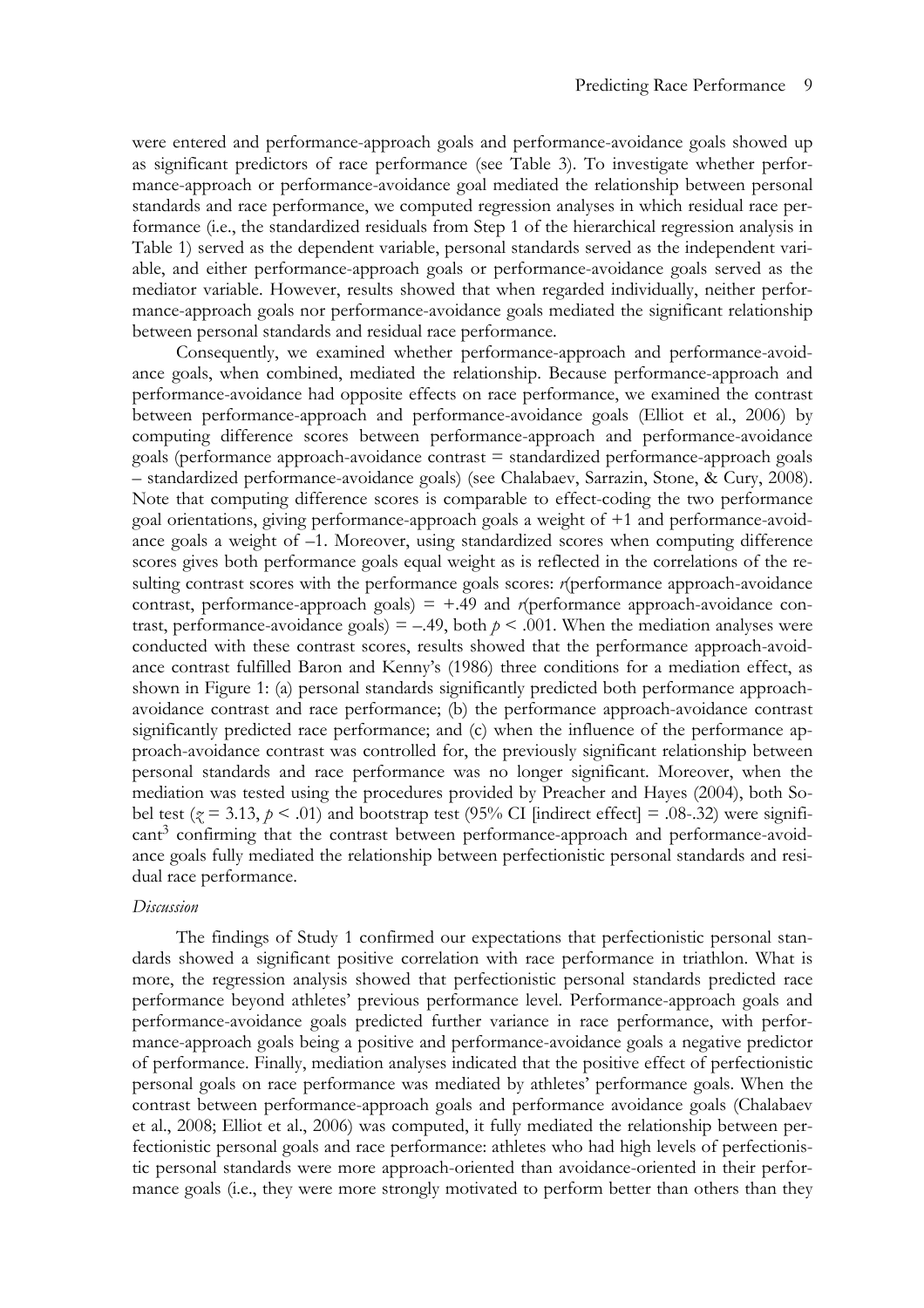were motivated not to do worse than others), and this predominance of performance approach over performance avoidance was responsible for their higher race performance.

The findings have some limitations, however. Because they are the first to show that perfectionism and the  $2 \times 2$  achievement goals predict competitive performance in athletes, they need to be replicated before solid conclusions can be drawn. Moreover, due to the nature of the study requiring athletes to have (and accurately remember and report) a seasonal best performance, the sample size was significantly reduced when listwise deletion of missing values was applied. Consequently, the findings should be replicated with a larger sample. Finally, Study 1 investigated only athletes' general achievement goals for the race, but not the specific personal goals that athletes set themselves. Studies have shown that personal standards perfectionism and perfectionistic striving (Bieling et al., 2003; Stoeber, Hutchfield, & Wood, 2008) as well as performance-approach goals (McGregor & Elliot, 2002) are associated with higher aspiration levels, suggesting that it would be important to include goal setting when investigating how perfectionism and achievement goals predict performance.

A further reason to include goal setting is that, for over 35 years, research on goal setting theory (Locke & Latham, 1990) has accumulated convincing evidence demonstrating that setting specific goals is an important predictor of performance (see Locke & Latham, 2002, for a review). This holds also for sports where a number of studies have shown that setting specific goals is an important predictor of athletes' competitive performance (e.g., Kyllo & Landers, 1995; Wanlin, Hrycaiko, Martin, & Mahon, 1997; Weinberg, Harmison, Rosenkranz, & Hookom, 2005). Recently, researchers with a background in goal setting theory have begun integrating goal setting theory with achievement goal theory (e.g., Latham & Locke, 2007; Seijts, Latham, Tasa, & Latham, 2004). In this, they posit that the relationship between achievement goal orientations and performance is mediated by setting specific goals. In particular, they claim that achievement goals do not affect performance directly. Instead, the effect of achievement goals on performance is mediated by specific goals that are set (Brett & VandeWalle, 1999; Latham & Locke, 2007). However, so far no studies have tested this prediction in relation to performance-approach goals and sport performance. Consequently, an additional aim of Study 2 was to examine whether goal setting mediated the effects of achievement goals on race performance.

Therefore, a second study was conducted with the aims (a) to replicate the central findings of Study 1 with a larger sample; (b) to investigate how perfectionism and achievement goals related to personal goal setting and whether the inclusion of personal goal could further improve the prediction of triathletes' race performance; and, as a separate question, (c) to explore whether goal setting mediated the relationship between achievement goals and race performance.

#### Study 2

#### *Method*

#### *Participants, Procedure, and Race Details*

*Participants.* A sample of  $N = 339$  athletes (281 male, 58 female) was recruited at two Olympic distance triathlons. Mean age of athletes was  $37.2$  years  $(SD = 7.9)$ ; range = 19-67 years). All athletes had pre-registered for the race and were recruited during registration the day before each race. Overall, 900 questionnaires were distributed of which 399 (44%) were returned. Of the 399 athletes who returned questionnaires, 24 did not show a total time in the official race results (because they did not enter the race, did not finish the race, or experienced problems with the timing device). Moreover, 36 athletes were excluded because they had registered for the sprint distance, not the Olympic distance. Finally, four athletes were excluded because they already had participated in Study 1, leaving data from 335 athletes for the present analyses.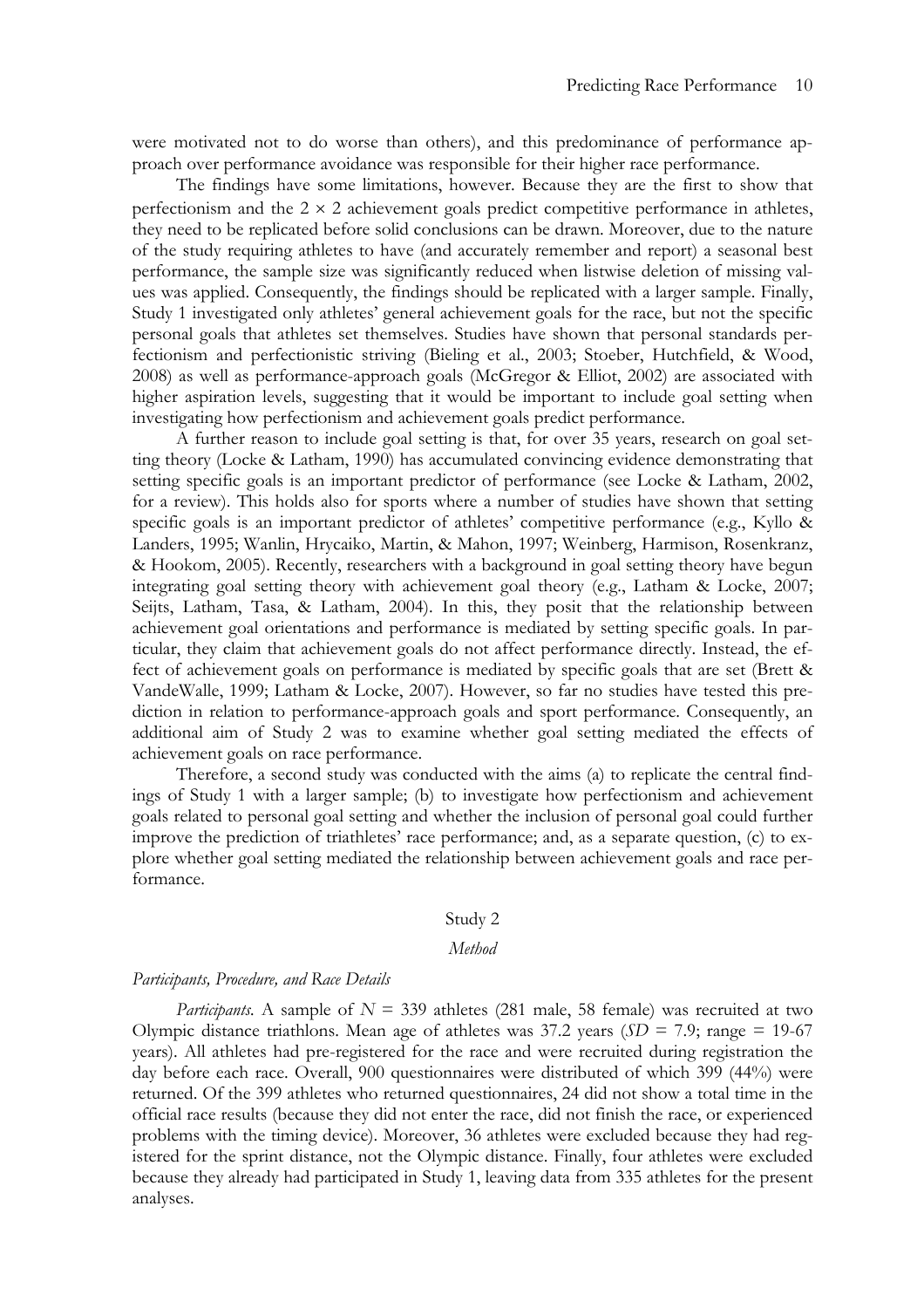*Procedure.* Prior to conducting the study, ethical approval was obtained from the ethics committee of the first author's faculty. At both races, a stand was set up in the registration area, and the first author and three postgraduate students distributed questionnaires to athletes who registered for the race. (Else, the procedure was the same as in Study 1.) At Race 1, there were 659 questionnaires handed out of which 249 (38%) were returned. Because this return rate was lower than was expected from Study 1, an incentive was introduced at Race 2: Athletes who returned questionnaires could enter a lottery to win one of two cash prizes of  $\ell_{100}$ (approx. US \$200). Consequently, the return rate at Race 2 was considerably higher. Of 241 questionnaires handed out, 150 (62%) were returned.

*Race details.* Race 1 was the NOKIA Royal Windsor Triathlon on 15 June 2007, and Race 2 the Bournemouth International Triathlon on 8 July 2007. The race in Windsor, a town at the River Thames located west of London, comprised an Olympic distance of 1.5 km (0.9 miles) swimming, 42 km (26.1 miles) cycling, and 10 km (6.2 miles) running. Swimming took place in the Thames, and the cycling and running route went through Windsor town (paved roads). The race in Bournemouth, a seaside town on the south coast of England, comprised an Olympic distance of 1.5 km (0.9 miles) swimming, 40 km (24.8 miles) cycling, and 10 km (6.2 miles) running. Swimming took place in Bournemouth Bay (open sea), the cycling route went through Bournemouth town (paved roads), and the running route went along the Bournemouth seaside promenade (paved road).<sup>4</sup> Data on athletes' race performance were obtained from the official race results provided by the race organizers. *Measures* 

*Perfectionism, achievement goals, performance level, race performance.* To measure perfectionism, achievement goals, and race performance, the same measures as in Study 1 were used. Regarding performance level, however, two changes were introduced. First, because it was early in the UK triathlon season, many participants were expected not to have a seasonal best yet. Consequently, participants were asked for both their seasonal best performance and their personal best performance so that fewer participants would have missing data. Personal best performance was measured by asking athletes to indicate the best times they had ever accomplished in a triathlon by writing down swimming, cycling, and running distances and times of their personal best triathlon (personal best). If the personal best was the same as the seasonal best, athletes were asked to write down "same as seasonal best." Second, for both seasonal best and personal best, athletes were asked to write down the name and date of the race for which they reported the times to ensure that their best swimming, cycling, and running performance was from the same triathlon.

*Personal goal setting.* To measure personal goal setting, we followed research on goal expectancies (G. Jones & Hanton, 1996) according to which two kinds of specific goals should be differentiated: performance goals and outcome goals. Performance goals describe specific goals with respect to objective performance (e.g., the time that athletes want to achieve in a race) whereas outcome describe specific goals with respect to the result of the competition (e.g., the rank that athletes want to achieve in a race). Consequently, to measure the goals that athletes set themselves for the race, athletes were asked for their performance goal, their outcome goal, and their performance and outcome goal expectancies. Regarding their performance goal, athletes indicated the total race time (hours, minutes) they wanted to achieve in the race. Moreover, they indicated how confident they were to achieve this goal on a 4-point scale from  $0 =$  "not confident at all" to  $3 =$  "very confident" (performance goal expectancy). Regarding their outcome goal, athletes indicated the position (rank) they wanted to finish the race on an 8-point scale with the categories  $1 = \text{``top } 5\%$  (faster than 95% of the field),"  $2 =$ "top 10% (faster than 90% of the field),"  $3 =$  "top 25% (faster than 75% of the field),"  $4 =$ "top 50% (faster than 50% of the field),"  $5 =$  "top 75% (faster than 25% of the field),"  $6 =$ "top 90% (faster than 10% of the field),"  $7 =$  "top 95% (faster than 5% of the field)," and  $8 =$ "I just want to finish the race." Moreover, they indicated how confident they were to achieve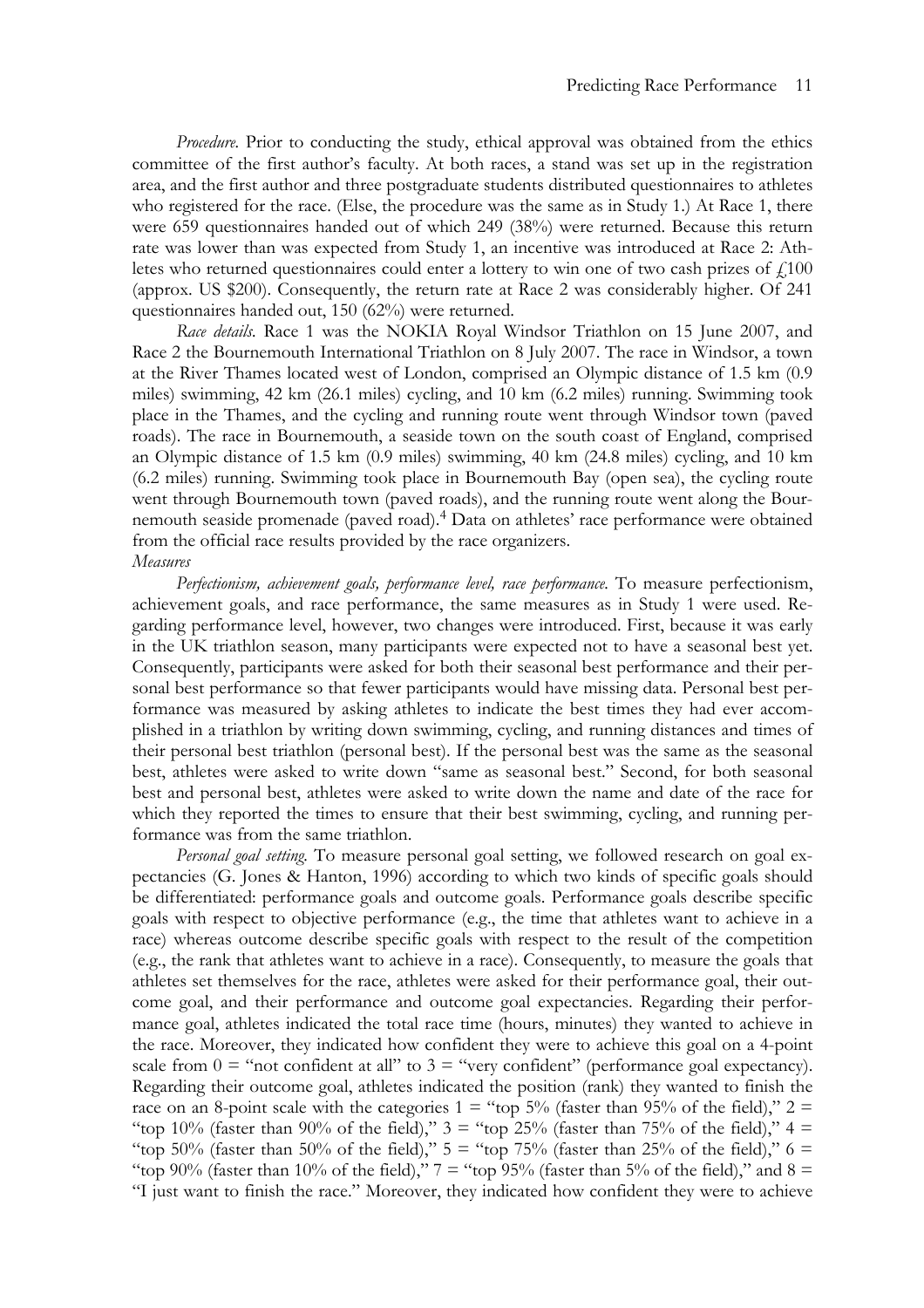this goal on a 4-point scale from  $0 =$  "not confident at all" to  $3 =$  "very confident" (outcome goal expectancy).

#### *Preliminary Analyses*

*Performance level.* Parallel to the procedures in Study 1, time and distance for seasonal best and personal best were transformed to average speed (km/h) resulting in three indicators of seasonal best (km/h for swimming, cycling, and running) and three of personal best (km/h for swimming, cycling, and running).

*Outliers.* As in Study 1, variables were first screened for univariate outliers. Twelve cases showed standardized scores larger than the critical value of  $\gamma = 3.29$ ,  $p < .001$  and were excluded from the analyses. Next, variables were screened for multivariate outliers by computing for each case the Mahalanobis distance. Two cases showed a Mahalanobis distance larger than the critical value  $\chi^2(20) = 45.32$ ,  $p < .001$  and were excluded from the analyses. Consequently, the final sample for the statistical analyses was  $N = 321$ . Table 4 shows the descriptive statistics, reliabilities (Cronbach's alphas), and valid *n*s of all variables. All alphas were above .70 demonstrating acceptable reliability (Nunnally & Bernstein, 1994), except the alpha for mastery-approach goals which was marginally acceptable.

*Missing value analysis.* Although the number of missing values for personal best was significantly smaller than that for seasonal best (see Table 4), both indicators of performance level showed a considerable number of missing values. Moreover, many participants did not indicate their personal goals for the race. Consequently, two missing value analyses were conducted: a first analysis investigated possible differences between the 133 participants who provided complete data for all variables in Table 4 when seasonal best was taken as an indicator of performance level (seasonal best listwise complete) and the 188 participants who did not (seasonal best listwise incomplete); and a second analysis to investigate possible differences between the 181 participants who provided complete data when personal best was taken as an indicator of performance level (personal best listwise complete) and the 140 participants who did not (personal best listwise incomplete). In both analyses, a cross-tabulation of gender and subsample (listwise complete vs. incomplete) indicated that subsamples did not differ in gender distribution:  $\chi^2(1) = 1.15$ , *ns* (gender  $\times$  seasonal best listwise complete vs. incomplete) and  $\chi^2(1) = 2.29$ , *ns* (gender  $\times$  personal best listwise complete vs. incomplete). Regarding age, perfectionism, achievement goals, personal goals, and race performance, we computed a MANOVA with 12 DVs—age, personal standards, concern over mistakes, performance approach, performance avoidance, mastery approach, mastery avoidance, performance goal, performance goal expectancy, outcome goal, outcome goal expectancy, and race performance—and subsample as between-participants factor. With the use of Wilks' criterion, the combined DVs were not significantly affected by subsample when personal best listwise complete vs. incomplete was regarded,  $F(12, 218) = 1.08$ , *ns* but they were affected by subsample when seasonal best listwise complete vs. incomplete was regarded,  $F(12, 220) = 1.97$ ,  $p < .05$ . Follow-up ANOVAs showed that the 133 athletes who provided listwise complete data including seasonal best were younger (*M* = 35.91 [*SD* = 7.42] vs. *M* = 38.05 [*SD* = 7.82], *F*[1,  $317$ ] = 6.08,  $p < .05$ ), had higher levels of personal standards  $[M = 3.92]$  [*SD* = 1.00] vs. *M* = 3.61 [*SD* = 1.14], *F*[1, 315] = 6.51, *p* < .05), performance-approach goals (*M* = 4.43 [*SD* = 1.34] vs.  $M = 4.08$  [*SD* = 1.46],  $F[1, 317] = 4.83$ ,  $p < .05$ ), mastery-approach goals ( $M = 5.68$ )  $[SD = 0.98]$  vs.  $M = 5.37$   $[SD = 1.03]$ ,  $F[1, 319] = 7.43$ ,  $p < .01$ ), performance goals (*M* = 149.82 [*SD* = 22.47] vs. *M* = 158.08 [*SD* = 24.53], *F*[1, 291] = 8.76, *p* < .01), and outcome goals ( $M = 3.68$  [ $SD = 1.67$ ] vs.  $M = 4.53$  [ $SD = 1.86$ ],  $F[1, 309] = 17.64$ ,  $p \le .001$ ) before the race, and showed higher race performance in the race  $(M = 156.87 \text{ } |SD = 16.27] \text{ vs. } M =$ 164.79 [*SD* = 16.90], *F*[1, 319] = 17.66,  $p < .001$  than the 188 participants who did not provide complete data. This result suggests that the participants with listwise complete data including seasonal best were the more competitive athletes (as they already had raced a triathlon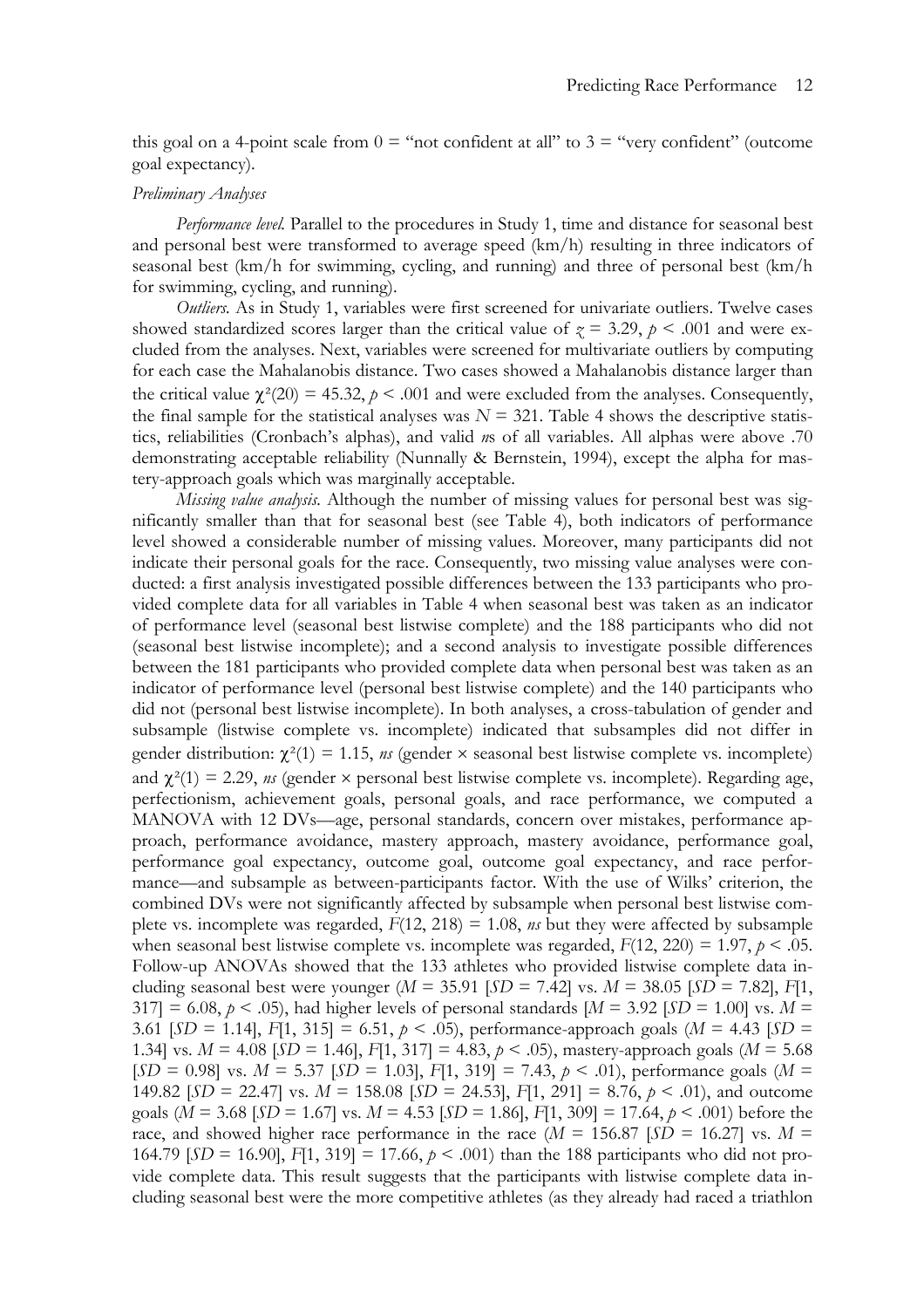early in the season and had higher standards, higher levels of approach achievement goals, and higher personal goals for the upcoming race). Consequently, it may be that the results of the regression analysis in which seasonal best was used as an indicator of performance level are restricted to more competitive athletes, whereas the results of the regression analysis in which personal best was used should be generalizable to all participants (see *Regression Analyses*).

#### *Analytic Strategy*

The same analytic strategy as in Study 1 was applied, with three additions. First, to take differences between the two races into account, a dichotomous variable "race" ( $0 =$  Windsor, 1 = Bournemouth) was included in the correlation analyses and in Step 1 of the hierarchical regression analyses. Second, we included personal goals and personal goal expectancies (performance goal, outcome goal) in all analyses. As in the regression analysis of Study 1, variables were entered in the order of increasing specificity. Consequently, the specific personal goals that participants set themselves for next day's race were entered in the last step (Step 4). Moreover, this strategy made results of Steps 1-3 comparable to Study 1 and allowed us to investigate whether personal goals predicted variance in race performance in addition to the variance explained by perfectionism and achievement goals. Third, we computed two regression analyses: one using seasonal best to control for performance level (with the aim to replicate Study 1's findings), and one using personal best to control for performance level (with the aim to include a larger sample and to obtain more generalizable results; see *Missing value analysis*). Regarding the mediation analyses, the same strategy as in Study 1 was applied. Again residual race performance from Step 1 of the regression analyses served as the dependent variable. However, here residual race performance also controlled for differences between the races (Windsor, Bournemouth) and all mediation analyses were performed once with residual race performance controlling for seasonal best and once with residual performance controlling for personal best.

#### *Results*

#### *Correlations*

Following our analytic strategy, we first inspected the correlations (see Table 5). Replicating the findings of Study 1, perfectionistic personal standards showed a positive correlation with race performance. Moreover, performance-approach goals and mastery-approach goals again showed positive correlations. In addition, performance-avoidance goals showed a negative correlation with race performance. Finally, personal goal setting was significantly correlated with race performance: both performance goals (time) and outcome goals (rank) showed high positive correlations with race performance. Consequently, we turned to the regression analyses to investigate which variables made unique contributions to the prediction of race performance.

#### *Regression Analyses*

Two multiple regression analyses were conducted, one controlling for seasonal best and one controlling for personal best (see Table 6). A comparison of the pattern of significant regression coefficients showed only one difference between the results of the two analyses: Only when personal best was used to control for performance level did gender and age show significant regression coefficients in the prediction of race performance (male/younger athletes raced faster times than female/older athletes). When seasonal best was used, gender and age were nonsignificant. Else, the two regression analyses showed exactly the same pattern of significant results. Regarding Step 1, the background variables predicted 60.7% of variance in race performance when seasonal best was used to control for performance level, and 65.2% when personal best was used. In both analyses, all three indicators of performance level (seasonal/personal best cycling, swimming, and running) significantly predicted race performance.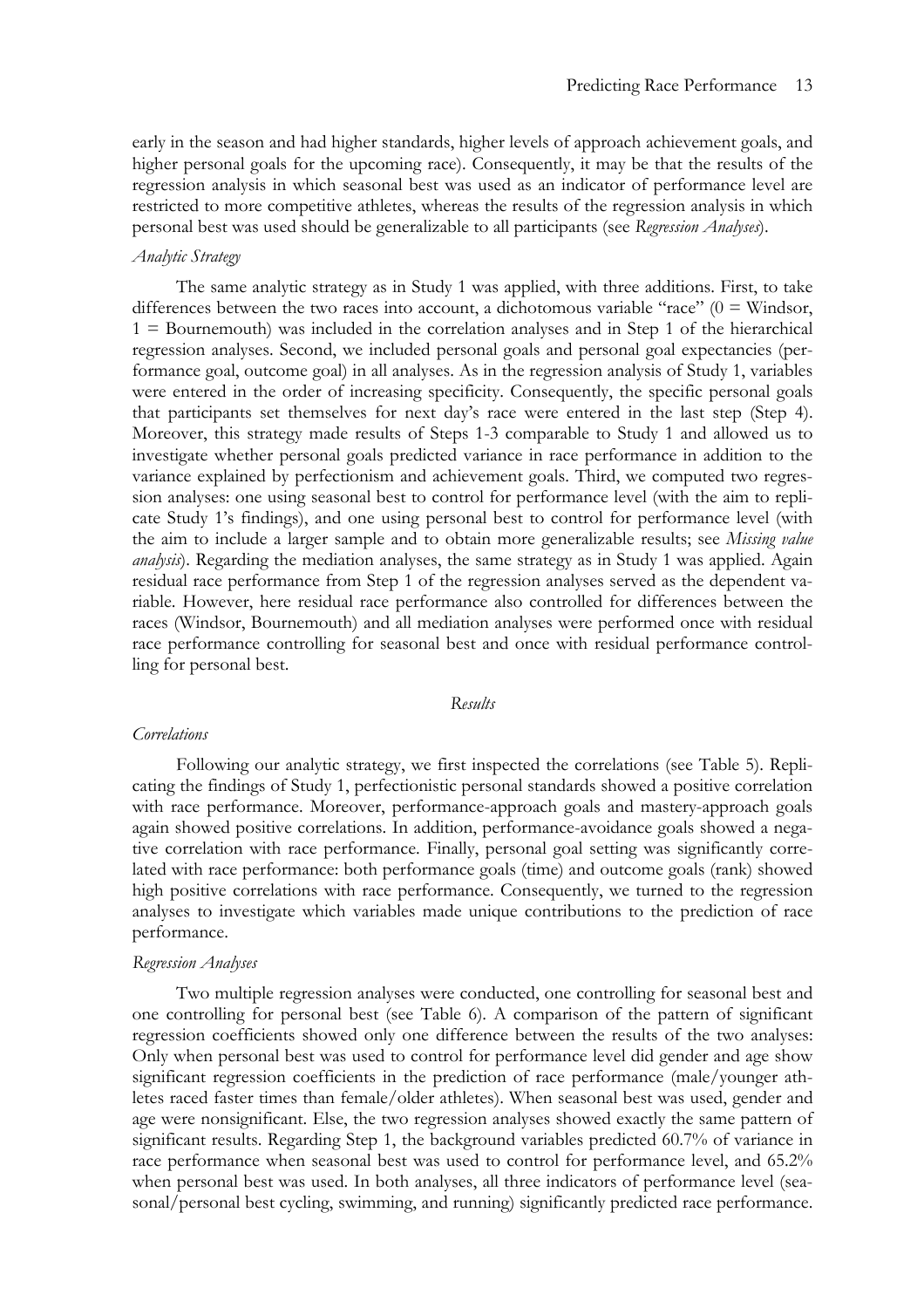As expected, athletes who had shown better performance in previous races also showed a better performance in the present race. Note that the variance explained by the background variables in Study 2 was much larger than the respective variance in Study 1 (40.3%). Consequently, in Study 2, there was less variance left to be explained by the psychological variables. Still, adding perfectionism to the equation in Step 2 explained further 2.3% in race performance in the analysis with seasonal best, and 1.0% in that with personal best. In both analyses, perfectionistic personal standards predicted higher performance. Replicating the findings of Study 1, results showed that athletes with higher levels of personal standards raced faster times than athletes with lower levels, whereas perfectionistic concern over mistakes again did not predict race performance. Regarding Step 3, adding achievement goals to the prediction of race performance explained further 4.3% and 3.4% of variance in race performance. Replicating the findings of Study 1, performance-approach goals predicted higher performance and performance-avoidance predicted lower performance.

Finally, adding personal goals in Step 4 explained further 12.9% and 10.3% of variance in race performance. Regarding the individual goal variables, results showed that both performance goals and outcome goals predicted higher race performance. Athletes who, on the day before the race, set themselves higher performance goals (achieve a faster time) and higher outcome goals (achieve a higher rank) completed the race in faster times than athletes who set themselves lower goals, indicating that personal goal setting is an important psychological variable when predicting competitive performance in triathletes and explains further variance in race performance in addition to perfectionism and achievement goals.

#### *Mediation Analyses*

To investigate whether the mediation effect we found in Study 1 (see Figure 1) could be replicated, we computed again the contrast between performance-approach and performanceavoidance goals (see Study 1 for details) and examined whether this contrast mediated the relationship between perfectionistic personal standards and residual race performance when controlling for race, gender, age, and seasonal best (see Table 6, Seasonal best, Step 1). Contrast scores were computed as in Study 1 so that they again showed equal-sized, but opposite correlations with the two performance goals: *r*(performance approach-avoidance contrast, performance-approach goals)  $= +.58$  and *r*(performance approach-avoidance contrast, performance-avoidance goals) =  $-.58$ , both  $p < .001$ . When contrast scores were included in the mediation analyses, results showed that the mediation effect of Study 1 was replicated in Study 2 (see Figure 2 for details). Again Sobel test ( $\gamma$  = 2.50,  $p$  < .05) and bootstrap test (95% CI  $[indirect effect] = .03-.18$ ) were significant confirming that the performance approach-avoidance contrast in athletes' achievement goals mediated the relationship between perfectionistic personal standards and residual race performance. When residual race performance was computed from the regression of race, age, gender, and personal best performance (see Table 6, Personal best, Step 1), results were the same as in Figure 2 except that the path from personal standards to residual race performance was only marginally significant ( $\beta$  = .14,  $p$  = .068). However, the other regression coefficients were significant (personal standards  $\rightarrow$  performance approach-avoidance contrast:  $\beta = .38$ ,  $p < .001$ ; performance approach-avoidance contrast  $\rightarrow$  race performance:  $\beta = .25$ ,  $p < .01$ ), the relationship between personal standards and race performance was reduced to nonsignificance when the performance approach-avoidance contrast was taken into account ( $\beta = .04$ , *ns*), and the overall mediation effect was significant (Sobel  $\gamma = 2.74$ ,  $\rho < .01$ ; 95% CI [indirect effect] = .04-.15). Thus, the mediation analyses replicated the finding of Study 1 confirming that the relationship between perfectionistic personal goals and race performance was fully mediated by athletes' performance goals, particularly when the more competitive athletes were regarded and seasonal best was controlled for.

Finally, regarding the question whether goal setting mediated the relationship between achievement goals and race performance, inspection of the results from Step 4 of the regres-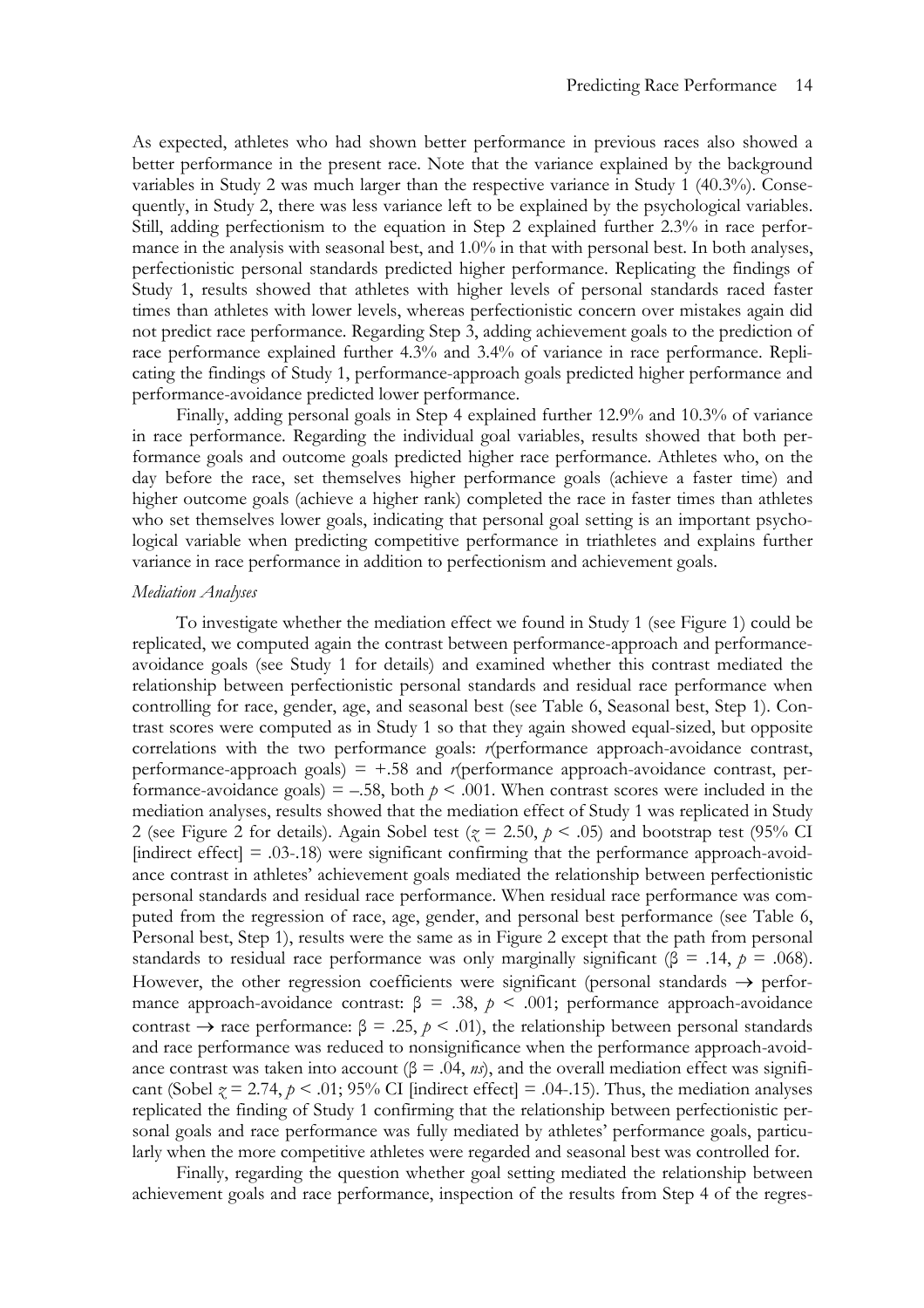sion analyses suggested that the effect of performance-approach goals on race performance was mediated by participants' goal setting: performance-approach goals were a significant predictor of race performance in Step 3, but ceased to be a significant predictor in Step 4 when personal goal setting was entered and athletesí performance goals (time) and outcome goals (rank) showed up as significant predictors of race performance (see Table 6). Consequently, we combined the two personal goals by computing a sum score for personal goal setting (i.e., personal goal setting = standardized performance goal + standardized outcome goal), and then computed the regression coefficients necessary to investigate mediation effects and tested the overall mediation effect with Sobel and bootstrap test.

When residual race performance was computed from the regression of age, gender, and seasonal best performance, results showed that personal goals fulfilled the conditions for a mediation effect (see Figure 3 for details). Moreover Sobel test ( $\gamma$  = 3.95,  $\rho$  < .001) and bootstrap test (95% CI [indirect effect]  $= .07-.26$ ) were significant confirming that personal goal setting mediated the relationship between performance-approach goals and race performance. When residual race performance was computed from the regression of age, gender, and personal best performance, the pattern of results was the same as in Figure 3: all regression coefficients were significant (performance approach  $\rightarrow$  race performance:  $\beta$  = .18,  $p$  < .05; performance approach  $\rightarrow$  personal goal setting:  $\beta = .55$ ,  $p < .001$ ; personal goal setting  $\rightarrow$  race performance:  $\beta$  = .46,  $p \le 0.001$ ), the relationship between performance-approach goals and race performance was reduced to nonsignificance when personal goal setting was taken into account ( $\beta$  = -.08, *ns*), and the overall mediation effect was significant (Sobel *z* = 4.72, *p* < .001; 95% CI [indirect effect] = .11-.27). Thus, both mediation analyses indicated that the relationship between performance-approach goals and race performance was fully mediated by athletes' personal goal setting.

#### *Discussion*

Using a larger sample and examining a different race distance, Study 2 replicated all central findings of Study 1. In addition, Study 2 found that personal goal setting explained further variance in race performance in that athletes who set themselves higher performance goals (faster times) and higher outcome goals (higher ranks) showed higher race performance than athletes who set themselves lower goals. Finally, mediation analyses indicated that personal goal setting mediated the relationship between performance-approach goals and race performance, supporting claims from recent developments in goal setting theory that the effects of achievement goal orientations on performance are mediated by setting specific goals (Latham & Locke, 2007).

Regarding possible limitations of Study 2, there are two. First, for the athletes who reported only a personal best (but not a seasonal best), the effect of perfectionistic personal standards was small and the incremental contribution of overall perfectionism (i.e., personal standards and concern over mistakes combined) to the prediction of race performance was only marginally significant (see Table 6, Note). Second, goal expectancy was measured with single items so the reliability of these measures is unknown. Consequently, it is unclear whether the negative correlation between outcome goal and outcome goal expectancy (see Table 5) reflects a valid finding—namely that athletes who set higher relative outcome goals are less confident to reach these goals (whereas total time is an absolute outcome goal, rank is a relative outcome goal because it is defined in relation to other competitors)—or if this correlation is due to unreliability of the measures. Consequently, future studies may profit from including multi-item measures of goal expectancy to further investigate this finding.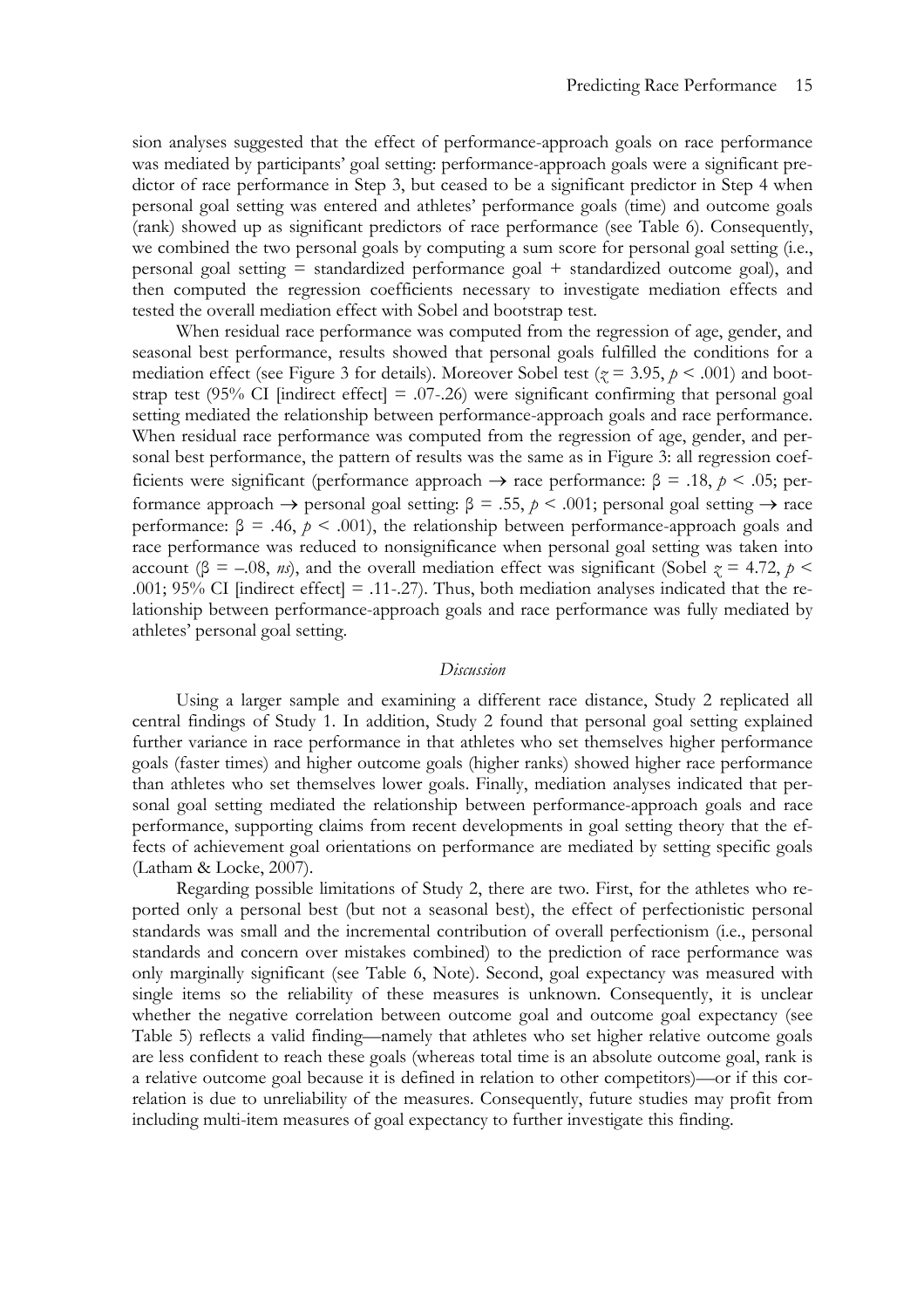#### General Discussion

The purpose of the present research was to provide a first systematic investigation of how perfectionism, achievement goals, and personal goal setting influence competitive performance in sports. Two prospective studies were conducted examining how defining facets of the two dimensions of perfectionism, personal standards perfectionism and evaluative concerns perfectionism (Dunkley et al., 2000), predicted race performance in triathlon and what role the achievement goals of the  $2 \times 2$  framework (Elliot & McGregor, 2001) played in this relationship. In addition, the second of the two studies examined personal goal setting by investigating specific personal goals in addition to the more generic achievement goals. Consistent with our expectations, both studies found that perfectionistic personal standards predicted race performance beyond what was explained by athletes' gender, age, and previous performance level: athletes with high levels of perfectionistic personal standards raced faster times than athletes with low levels of perfectionistic personal standards. Moreover, when regarding achievement goals, both studies found that performance-approach and performanceavoidance goals further predicted race performance: High levels of performance-approach goals predicted higher race performance (faster times) and high levels of performance-avoidance goals predicted poorer race performance (slower times). Mediation analyses showed that the relationship between perfectionistic personal standards and race performance was fully mediated by the contrast between athletes' performance-approach and performance-avoidance goals. In addition, the second study found that the personal goals which athletes set themselves for the race further predicted race performance: Athletes who set themselves higher performance goals (finish the race in a faster time) and athletes who set themselves higher outcome goals (finish the race in a higher rank) showed a higher race performance than athletes who did not set themselves such high personal goals. Mediation analyses showed that the relationship between performance-approach goals and race performance was fully mediated by personal goal setting, that is, by the specific performance and outcome goals that triathletes' set themselves for the race.

The present findings have important implications for theory and research on perfectionism, achievement goals, and goal setting in sports and beyond. Regarding perfectionism, the present findings are the first to demonstrate that perfectionistic personal standards predict competitive performance in sports. With this, they provide further empirical support for the claim that the facets of personal standards perfectionism in sport are associated with adaptive characteristics, processes, and outcomes (Hill et al., 2008; Kaye et al., 2008; Stoeber & Becker, in press; Stoeber et al., 2007; Stoeber, Stoll, et al., 2008). Moreover, together with previous findings on perfectionism and training performance (Stoll et al., 2008), the present findings indicate that in "real life" settings, in which athletes neither perform unfamiliar tasks nor receive failure feedback that is non-contingent on their performance (Anshel & Mansouri, 2005), perfectionistic personal standards do not undermine, but enhance athletes' performance. Consequently, perfectionistic personal standards in athletes are not necessarily a sign of maladjustment (Flett & Hewitt, 2005). Instead, such standards may form part of a "healthy pursuit of excellence" (Shafran, Cooper, & Fairburn, 2002, p. 778) and may help athletes achieve higher performance. Finally, going beyond the domain of sports, the present findings provide further support for the dual process model of perfectionism (Slade & Owens, 1998) by demonstrating that the differences between approach and avoidance motivation is critical for understanding why some forms of perfectionism have positive consequences. Moreover, the present findings dovetail with previous findings that facets of personal standards perfectionism are associated with, and are predictive of, higher performance across domains. Thus the findings provide further support for the position that it is important to differentiate between personal standards perfectionism and evaluative concerns perfectionism (Blankstein et al., 2008; Dunkley et al., 2000; Stoeber & Otto, 2006).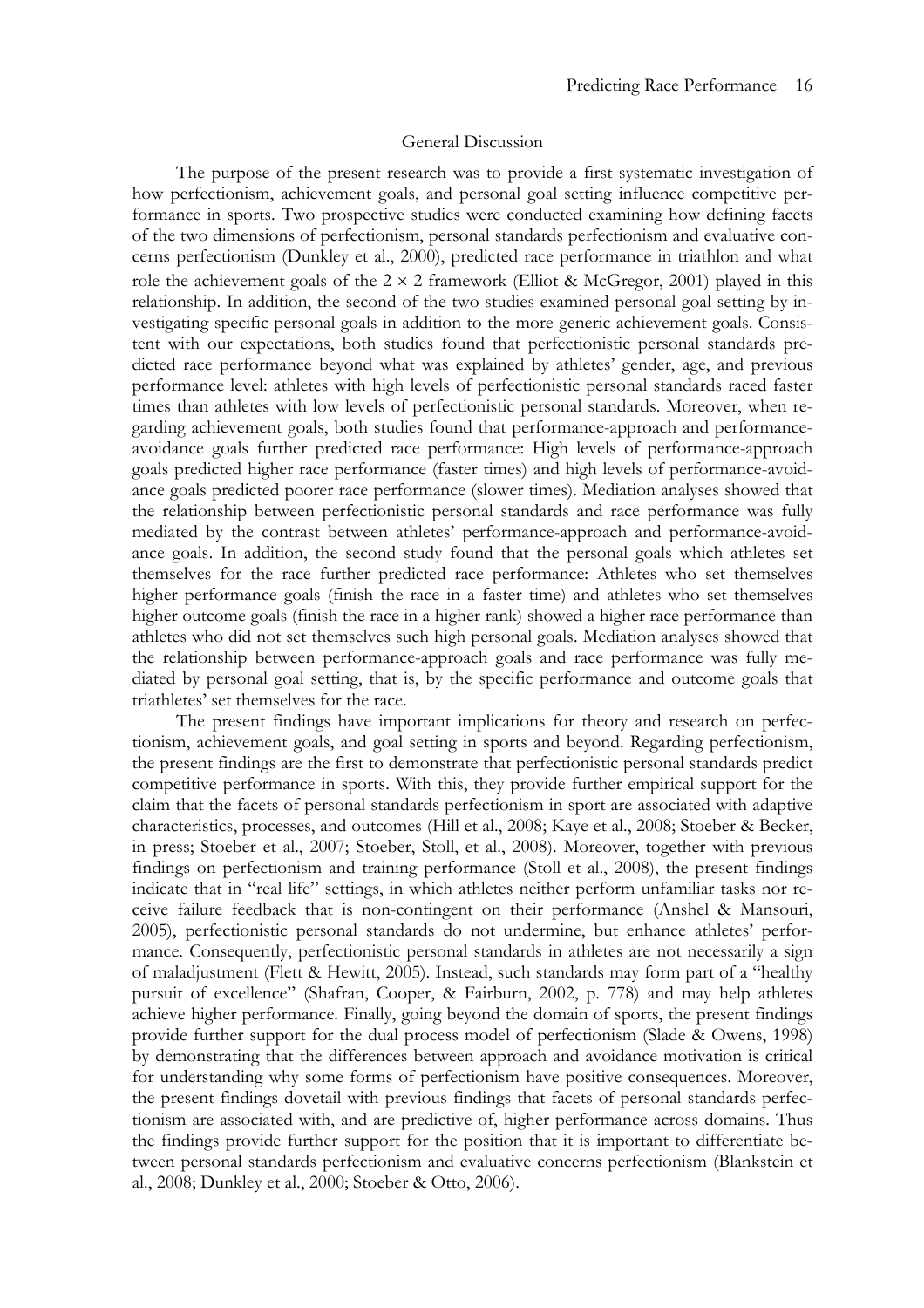Regarding achievement goals, the present findings are the first to demonstrate that performance-approach and performance-avoidance goals predict competitive performance in sports.<sup>5</sup> In particular, they show that the contrast between performance-approach goals and performance-avoidance goals plays a pivotal role in the prediction of performance. With this, the present findings extend Elliot et al.'s (2006) findings (viz. that the contrast between performance-approach and performance-avoidance goals predicted training performance) to the domain of competitive performance and demonstrate that the differentiation between approach and avoidance orientations in performance goals is important not only for academic performance (Harackiewicz et al., 2002) but also for sport performance. Moreover, in the present research, the performance approach-avoidance contrast mediated the relationship between perfectionistic personal standards and race performance. This finding indicates that competitive athletes who have high levels of perfectionistic personal standards are more approach-oriented than avoidance-oriented in their performance goals (i.e., they are more strongly motivated to perform better than others than they are motivated not to do worse than others), and this predominance of performance-approach over performance-avoidance orientation is responsible for their higher race performance. With this, the present findings suggest that differences in approach and avoidance orientations towards performance goals may explain why the facets of personal standards perfectionism have been associated with higher performance in exams, tests, and music competitions.

Regarding personal goal setting, the present findings provide further support for goal setting theory (Locke & Latham, 1990, 2002) corroborating previous findings that goal setting leads to higher sport performance (Kyllo & Landers, 1995; Wanlin et al., 1997; Weinberg et al., 2005) and that this effect is not restricted to assigned goals, but can also be found for selfset goals (e.g., Boyce, Wayda, Johnston, Bunker, & Eliot, 2001; Ward & Carnes, 2002). Moreover, the present findings support claims from researchers working at integrating goal setting theory and achievement goal theory (Latham & Locke, 2007; Seijts et al., 2004) that achievement goals have only an indirect effect on performance and that the effect of achievement goals on performance is mediated by setting specific goals. While these claims may be exaggerated—research on achievement goals has shown that there are other pathways from achievement goals to performance (e.g., competence valuation, practice time; Elliot et al., 2006)—the present finding of personal goal setting mediating the relationship between performance-approach goals and performance suggest that integration of the two traditions may be a promising endeavor.

The present findings have a number of limitations. First, the present samples were predominantly male. Consequently, the findings may be more representative of male triathletes than of female triathletes. Second, whereas measuring previous performance by taking athletes' best triathlon and computing average speeds provides a good estimate of athletes' previous performance, it does not take differences between triathlons (e.g., race distance, weather, terrain) into account. Moreover, it is unclear to what degree the present findings are transferable to sports other than triathlon. Consequently, future studies need to investigate how perfectionism, achievement goals, and personal goal setting predict competitive performance in other sports to demonstrate the generalizability of the present findings. For example, it would be instructive to investigate how athletes who focus primarily on performance and achievement—personal standards perfectionism, performance-approach goals, personal goal setting—would fare in team sports where perfectionism and performance-approach goals have been associated with problematic peer relationships (Ommundsen et al., 2005). Third, it is unclear whether the variables included in the mediation analyses follow the temporal sequence required for mediation effects. While the outcome (race performance) was measured one day after predictors and mediators (perfectionism, achievement goals, goal setting) were measured, all predictors and mediators were measured at the same occasion. Note, however, that the predictors always preceded the mediators in the questionnaires—and always were on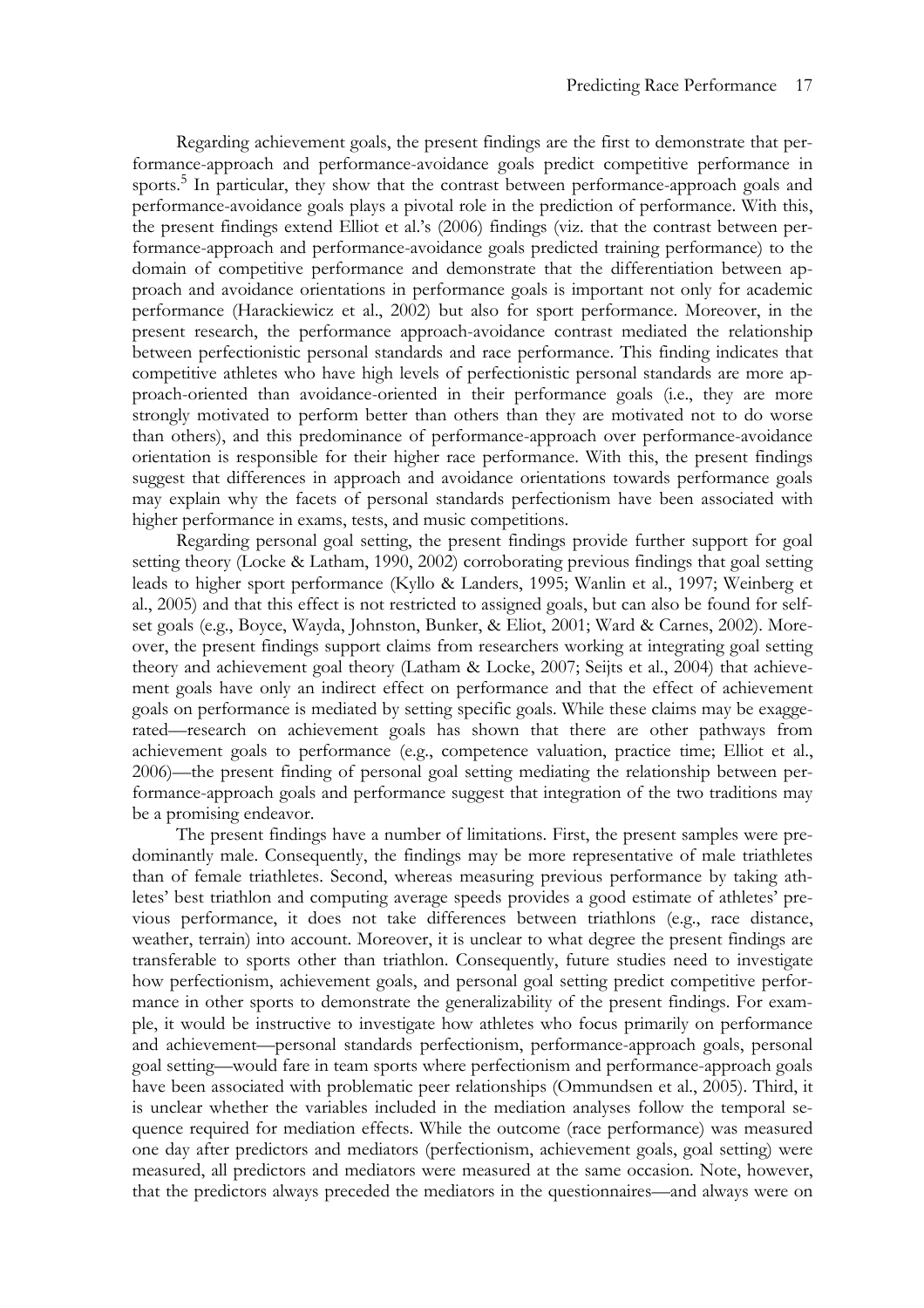a more general level than the mediators (perfectionism in triathlon predicted achievement goals in triathlon competitions; and achievement goals in triathlon competitions predicting goal setting for next dayís triathlon competition). Still, future research may profit from using designs that include at least three points of measurement to ascertain the temporal sequence of the mediation effects (e.g., Cole & Maxwell, 2003). Furthermore, the present findings leave unclear how a motivational profile characterized by high levels of personal standards perfectionism and high levels of performance-approach goals will affect athletes in the long run. Whereas the present findings suggest such a profile may have short-term benefits for performance by energizing athletes to achieve their best possible performance beyond previous performance levels, such a profile could be associated with negative consequences if we looked beyond a single race because it is conceivable that personal standards perfectionism may have negative long-term consequences on athletes' development and well-being (Hall, 2006; Hill et al., 2008).

Finally, the present studies focused on motivational variables (achievement goals, personal goal setting) neglecting that perfectionism is also related to individual differences in emotional variables that play a role in sport performance such as anger (e.g., Vallance et al., 2006) and anxiety (e.g., Stoeber et al., 2007). Consequently, future studies on perfectionism and competitive performance in sport should also take athletes' emotions into account (e.g., M. V. Jones, Lane, Bray, Uphill, & Catlin, 2005). Moreover, future studies will have to demonstrate that the present findings generalize to the other facets of personal standards perfectionism and evaluative concerns perfectionism. Whereas perfectionistic personal standards and concern over mistakes are the defining facets, the two dimensions of perfectionism contain further facets (see Dunkley et al., 2002; Stoeber & Otto, 2006) that should be investigated in future studies on perfectionism and performance in sports.

Nonetheless, the present findings have important implications for theory and research on perfectionism and achievement goals in sports because they provide further empirical support for the claim that personal standards perfectionism is mostly related to adaptive characteristics and positive outcomes (Stoeber & Otto, 2006). Moreover, they show that personal standards perfectionism and performance-approach goals not only predict training performance, but also competitive performance. Like Stoll et al.'s (2008) finding that perfectionism may enhance training performance, the present findings demonstrate that perfectionism is not necessarily a maladaptive characteristic that undermines athletic performance (Flett & Hewitt, 2005). On the contrary, personal standards perfectionism may be adaptive in situations where perfectionistic personal standards give athletes an additional motivational "boost" to do their best, focus on performance-approach instead of performance-avoidance goals, set themselves challenging personal goals for their performance, and thus achieve better results. Whereas the present findings do not suggest that personal standards perfectionism is a psychological characteristic that makes Olympic champions (Gould et al., 2002), they do suggest that it is a characteristic that has the potential to help athletes' achieve higher performance in competitions.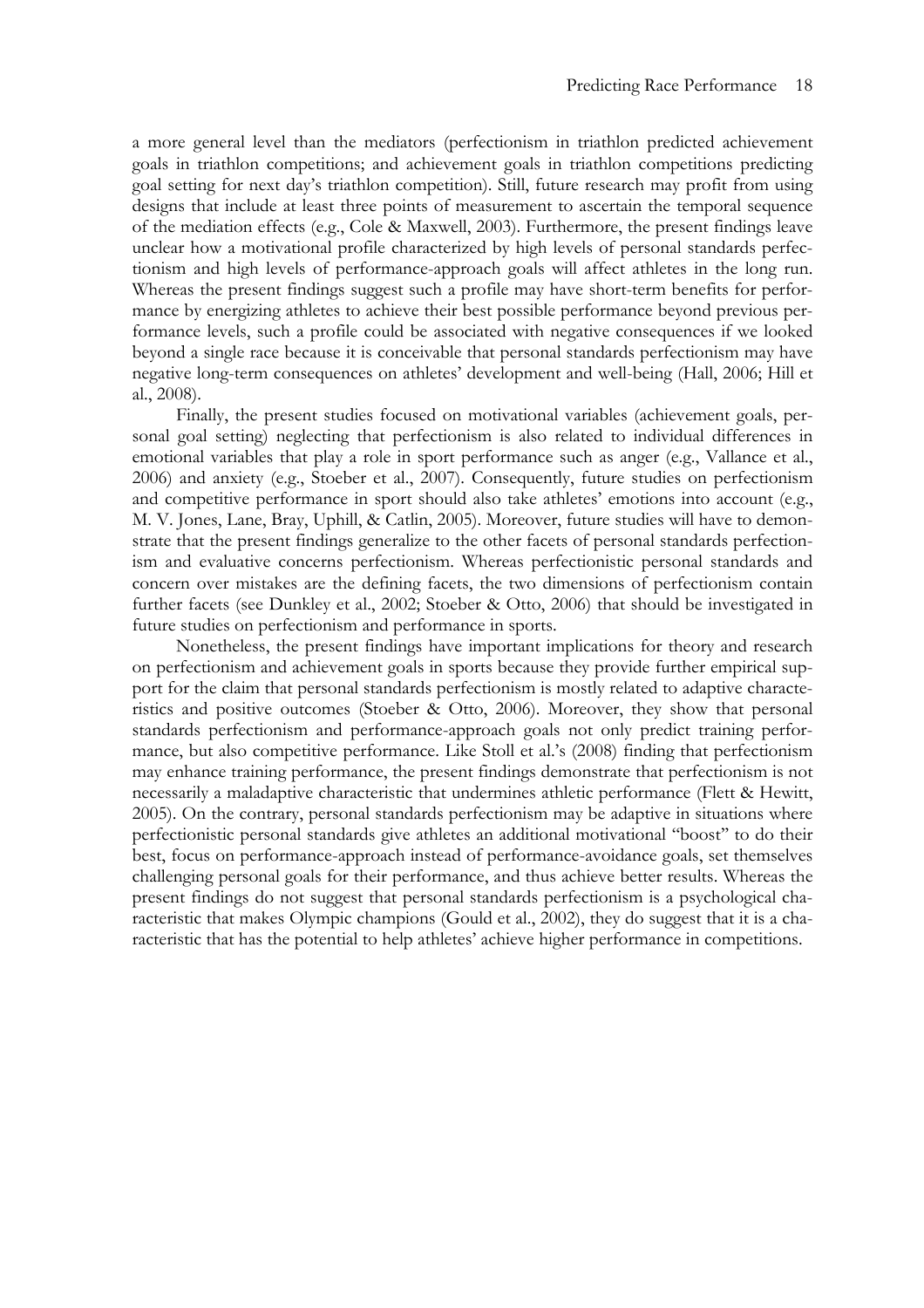#### References

- Accordino, D. B., Accordino, M. P., & Slaney, R. B. (2000). An investigation of perfectionism, mental health, achievement, and achievement motivation in adolescents. *Psychology in the Schools, 37*, 535- 545.
- Anshel, M. H., & Mansouri, H. (2005). Influences of perfectionism on motor performance, affect, and causal attributions in response to critical information feedback. *Journal of Sport Behavior, 28*, 99-124.
- Baron, R. M., & Kenny, D. A. (1986). The moderator-mediator variable distinction in social psychological research: Conceptual, strategic, and statistical considerations. *Journal of Personality and Social Psychology, 51*, 1173-1182.
- Blankstein, K. R., Dunkley, D. M., & Wilson, J. (2008). Evaluative concerns and personal standards perfectionism: Self-esteem as a mediator and moderator of relations with personal and academic needs and estimated GPA. *Current Psychology, 27*, 29-61.
- Bieling, P. J., Israeli, A., Smith, J., & Antony, M. M. (2003). Making the grade: The behavioral consequences of perfectionism in the classroom. *Personality and Individual Differences, 35*, 163-178.
- Boyce, B. A., Wayda, V. K., Johnston, T., Bunker, L. K., & Eliot, J. (2001). The effects of three types of goal setting conditions on tennis performance: A field-based study. *Journal of Teaching in Physical Education, 20*, 188-200.
- Brett, J. F., & VandeWalle, D. (1999). Goal orientation and goal content as predictors of performance in a training program. *Journal of Applied Psychology, 84*, 863-873..
- Chalabaev, A., Sarrazin, P., Stone, J., & Cury, F. (2008). Do achievement goals mediate stereotype threat?: An investigation on females' soccer performance. *Journal of Sport & Exercise Psychology*, 30, 143-158.
- Cohen, J. (1992). A power primer. *Psychological Bulletin, 112*, 155-159.
- Cole, D. A., & Maxwell, S. E. (2003). Testing mediational models with longitudinal data: Questions and tips in the use of structural equation modeling. *Journal of Abnormal Psychology, 112*, 558-577.
- Conroy, D. E., Elliot, A. J., & Hofer, S. M. (2003). A  $2 \times 2$  achievement goals questionnaire for sport: Evidence for factorial invariance, temporal stability, and external validity. *Journal of Sport & Exercise Psychology, 25*, 456-476.
- Conroy, D. E., Kaye, M. P., & Coatsworth, J. D. (2006). Coaching climates and the destructive effects of mastery-avoidance achievement goals on situational motivation. *Journal of Sport & Exercise Psychology, 28*, 69-92.
- Duda, J. L. (2005). Motivation in sport: The relevance of competence and achievement goals. In A. J. Elliot & C. S. Dweck (Eds.), *Handbook of competence and motivation* (pp. 318-335). New York: Guilford.
- Duda, J. L., & Nicholls, J. G. (1992). Dimensions of achievement motivation in schoolwork and sport. *Journal of Educational Psychology, 84*, 290-299.
- Dunkley, D. M., Blankstein, K. R., Halsall, J., Williams, M., & Winkworth, G. (2000). The relation between perfectionism and distress: Hassles, coping, and perceived social support as mediators and moderators. *Journal of Counseling Psychology, 47*, 437-453.
- Dunn, J. G. H., Dunn, J. C., Gotwals, J. K., Vallance, J. K. H., Craft, J. M., & Syrotuik, D. G. (2006). Establishing construct validity evidence for the Sport Multidimensional Perfectionism Scale. *Psychology of Sport and Exercise, 7*, 57-79.
- Dunn, J. G. H., Dunn, J. C., & Syrotuik, G. (2002). Relationship between multidimensional perfectionism and goal orientations in sport. *Journal of Sport & Exercise Psychology, 24*, 376-395.
- Elliot, A. J., & Conroy, D. E. (2005). Beyond the dichotomous model of achievement goals in sport and exercise psychology. *Sport & Exercise Psychology Review, 1*, 17-25.
- Elliot, A. J., Cury, F., Fryer, J. W., & Huguet, P. (2006). Achievement goals, self-handicapping, and performance attainment: A mediation analysis. *Journal of Sport & Exercise Psychology, 28*, 344-361.
- Elliot, A. J., & McGregor, H. A. (2001). A 2 × 2 achievement goal framework. *Journal of Personality and Social Psychology, 80*, 501-519.
- Enns, M. W., & Cox, B. J. (2002). The nature and assessment of perfectionism: A critical analysis. In G. L. Flett & P. L. Hewitt (Eds.), *Perfectionism: Theory, research, and treatment* (pp. 33-62). Washington, DC: American Psychological Association.
- Enns, M. W., Cox, B. J., Sareen, J., & Freeman, P. (2001). Adaptive and maladaptive perfectionism in medical students: A longitudinal investigation. *Medical Education, 35*, 1034-1042.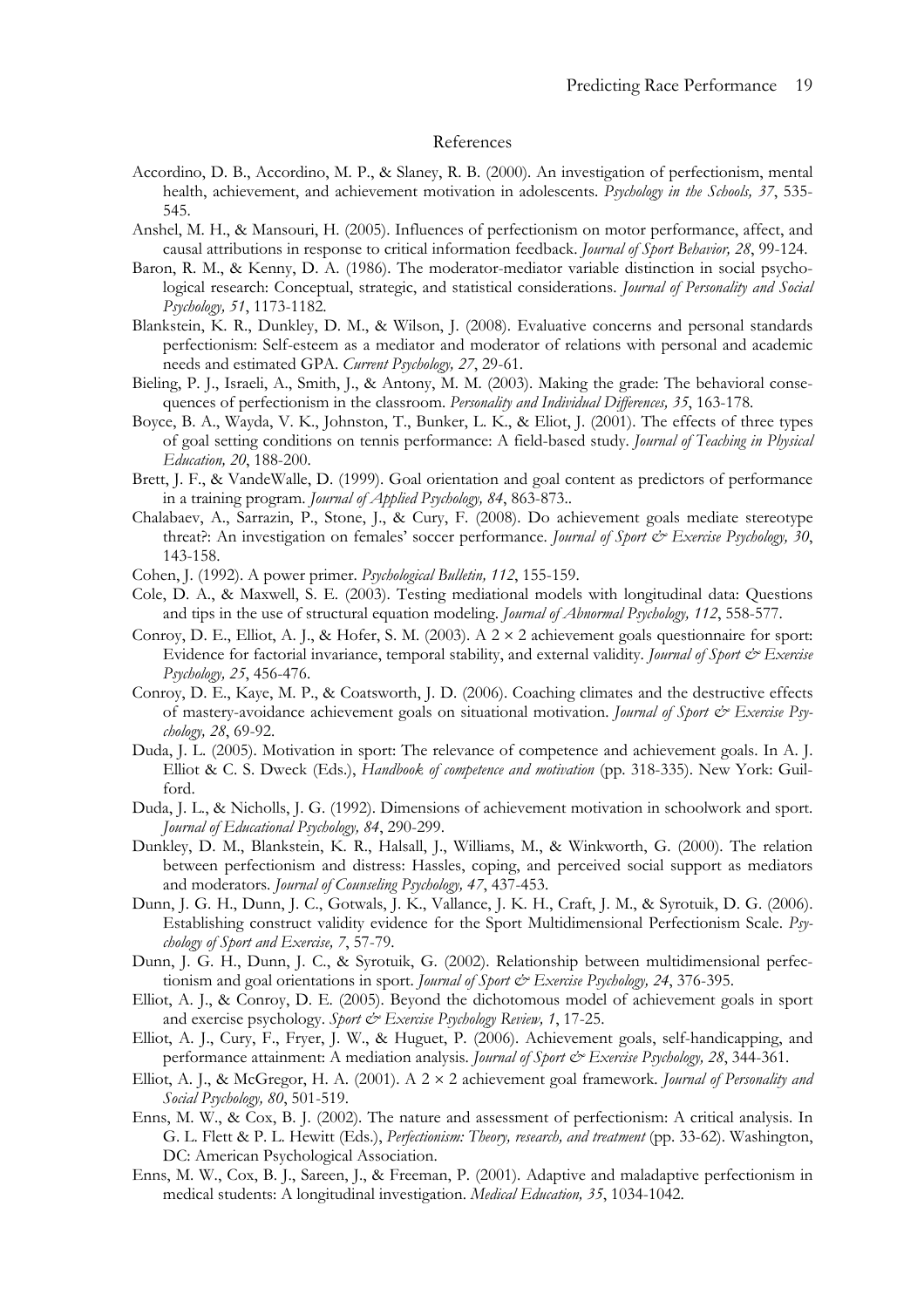- Flett, G. L., & Hewitt, P. L. (2005). The perils of perfectionism in sports and exercise. *Current Directions in Psychological Science, 14*, 14-18.
- Gould, D., Dieffenbach, K., & Moffett, A. (2002). Psychological characteristics and their development in Olympic champions. *Journal of Applied Sport Psychology, 14*, 172-204.
- Hall, H. K. (2006). Perfectionism: A hallmark quality of world class performers, or a psychological impediment to athletic development? In D. Hackfort & G. Tenenbaum (Eds.), *Essential processes for attaining peak performance* (Vol. 1, pp. 178-211). Oxford, UK: Meyer & Meyer.
- Hall, H. K., Kerr, A. W., & Matthews, J. (1998). Precompetitive anxiety in sport: The contribution of achievement goals and perfectionism. *Journal of Sport & Exercise Psychology*, 20, 194-217.
- Harackiewicz, J. M., Barron, K. E., Pintrich, P. R., Elliot, A. J., & Thrash, T. M. (2002). Revision of achievement goal theory: Necessary and illuminating. *Journal of Educational Psychology, 94*, 638-645.
- Hill, A. P., Hall, H. K., Appleton, P. R., & Kozub, S. A. (2008). Perfectionism and burnout in junior elite soccer players: The mediating influence of unconditional self-acceptance. *Psychology of Sport and Exercise, 9*, 630-644.
- Jones, G., & Hanton, S. (1996). Interpretation of competitive anxiety symptoms and goal attainment expectancies. *Journal of Sport & Exercise Psychology*, 18, 144-157.
- Jones, M. V., Lane, A. M., Bray, S. R., Uphill, M., & Catlin, J. (2005). Development and validation of the Sport Emotion Questionnaire. *Journal of Sport & Exercise Psychology*, 27, 407-431.
- Kaye, M. P., Conroy, D. E., & Fifer, A. M. (2008). Individual differences in incompetence avoidance. *Journal of Sport & Exercise Psychology, 30*, 110-132.
- Kyllo, L. B., & Landers, D. M. (1995). Goal setting in sport and exercise: A research synthesis to resolve the controversy. *Journal of Sport & Exercise Psychology*, 17, 117-137.
- Latham, G. P., & Locke, E. A. (2007). New developments in and directions for goal-setting research. *European Psychologist, 12*, 290-300.
- Lemyre, P.-N., Hall, H. K., & Roberts, G. C. (2008). A social cognitive approach to burnout in athletes. *Scandinavian Journal of Medicine & Science in Sports, 18, 221-234.*
- Locke, E. A., & Latham, G. P. (1990). *A theory of goal setting and task performance*. Englewood Cliffs, NJ: Prentice-Hall.
- Locke, E. A., & Latham, G. P. (2002). Building a practically useful theory of goal setting and task motivation: A 35-year odyssey. *American Psychologist, 57*, 705-717.
- McGregor, H. A., & Elliot, A. J. (2002). Achievement goals as predictors of achievement-relevant processes prior to task engagement. *Journal of Educational Psychology, 94*, 381-395.
- Nunnally, J. C., & Bernstein, I. H. (1994). *Psychometric theory* (3rd ed.). New York: McGraw-Hill.
- Ommundsen, Y., Roberts, G. C., Lemyre, P.-N., & Miller, B. W. (2005). Peer relationships in adolescent competitive soccer: Associations to perceived motivational climate, achievement goals and perfectionism. *Journal of Sports Sciences, 23*, 977-989.
- Preacher, K. J., & Hayes, A. F. (2004). SPSS and SAS procedures for estimating indirect effects in simple mediation models. *Behavior Research Methods, Instruments, & Computers, 36*, 717-731.
- Rice, K. G., Lopez, F. G., & Vergara, D. (2005). Parental/social influences on perfectionism and adult attachment orientations. *Journal of Social and Clinical Psychology, 24*, 580-605.
- Seijts, G. H., Latham, G. P., Tasa, K., & Latham, B. W. (2004). Goal setting and goal orientation: An integration of two different yet related literatures. *Academy of Management Journal, 47*, 227-239.
- Shafran, R., Cooper, Z., & Fairburn, C. G. (2002). Clinical perfectionism: A cognitive-behavioural analysis. *Behaviour Research and Therapy, 40*, 773-791.
- Shrout, P. E., & Bolger, N. (2002). Mediation in experimental and nonexperimental studies: New procedures and recommendations. *Psychological Methods, 7*, 422-445.
- Slade, P. D., & Owens, R. G. (1998). A dual process model of perfectionism based on reinforcement theory. *Behavior Modification, 22*, 372-390.
- Speirs Neumeister, K. L. (2004). Factors influencing the development of perfectionism in gifted college students. *Gifted Child Quarterly, 48*, 259-274.
- Stoeber, J., & Becker, C. (in press). Perfectionism, achievement motives, and attribution of success and failure in female soccer players. *International Journal of Psychology*.
- Stoeber, J., & Eismann, U. (2007). Perfectionism in young musicians: Relations with motivation, effort, achievement, and distress. *Personality and Individual Differences, 43*, 2182-2192.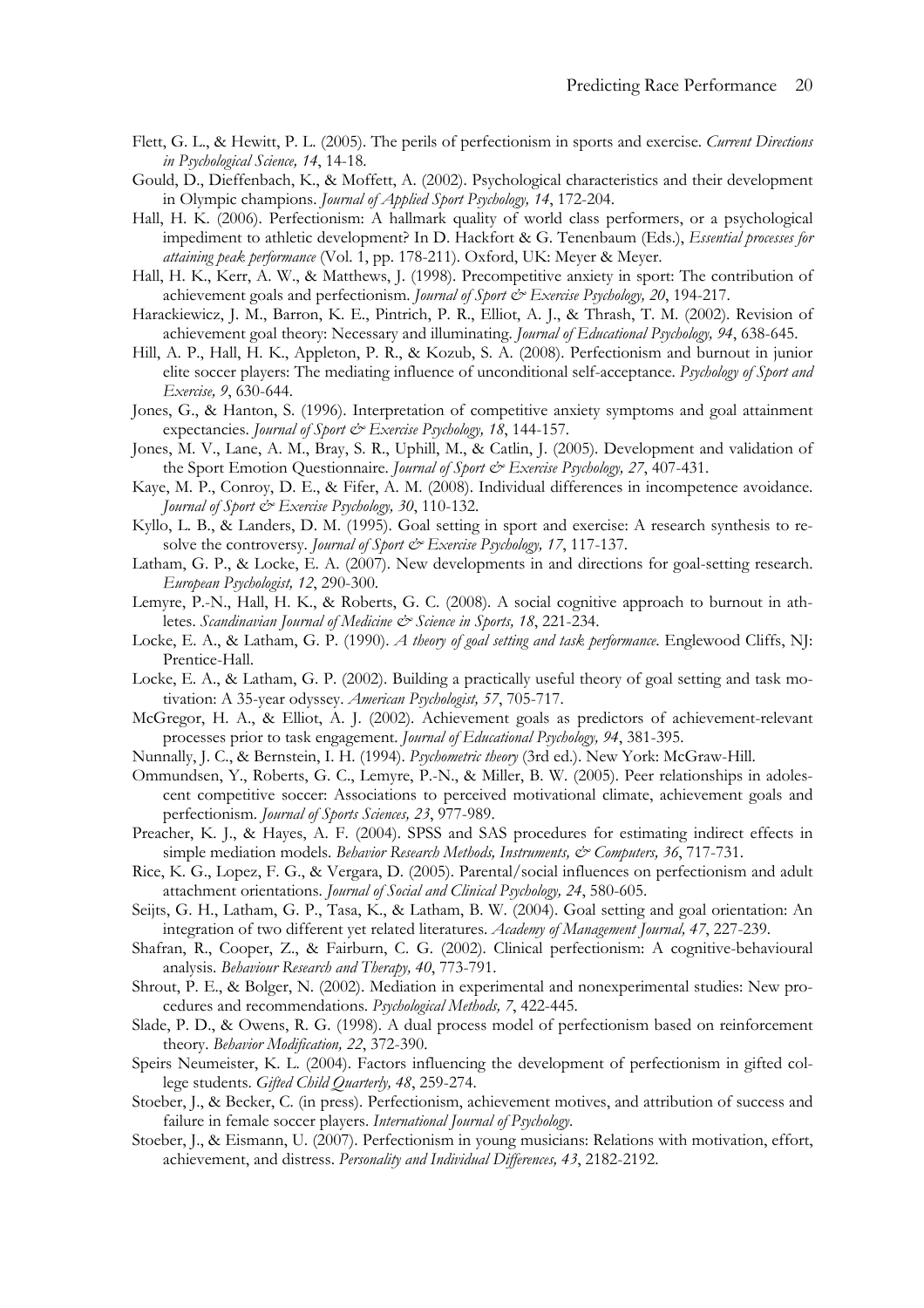- Stoeber, J., Hutchfield, J., & Wood, K. V. (2008). Perfectionism, self-efficacy, and aspiration level: Differential effects of perfectionistic striving and self-criticism after success and failure *Personality and Individual Differences, 45*, 323-327.
- Stoeber, J., & Kersting, M. (2007). Perfectionism and aptitude test performance: Testees who strive for perfection achieve better test results. *Personality and Individual Differences, 42*, 1093-1103.
- Stoeber, J., & Otto, K. (2006). Positive conceptions of perfectionism: Approaches, evidence, challenges. *Personality and Social Psychology Review, 10*, 295-319.
- Stoeber, J., Otto, K., Pescheck, E., Becker, C., & Stoll, O. (2007). Perfectionism and competitive anxiety in athletes: Differentiating striving for perfection and negative reactions to imperfection. *Personality and Individual Differences, 42*, 959-969.
- Stoeber, J., & Rambow, A. (2007). Perfectionism in adolescent school students: Relations with motivation, achievement, and well-being. *Personality and Individual Differences, 42*, 1379-1389.
- Stoeber, J., Stoll, O., Pescheck, E., & Otto, K. (2008). Perfectionism and goal orientations in athletes: Relations with approach and avoidance orientations in mastery and performance goals *Psychology of Sport and Exercise, 9*, 102-121.
- Stoll, O., Lau, A., & Stoeber, J. (2008). Perfectionism and performance in a new basketball training task: Does striving for perfection enhance or undermine performance? *Psychology of Sport and Exercise, 9,* 620-629.
- Tabachnick, B. G., & Fidell, L. S. (2007). *Using multivariate statistics* (5th ed.). Boston, MA: Pearson.
- Thompson, D. (Ed.). (1995). *The concise Oxford dictionary of current English* (9th ed.). Oxford, UK: Clarendon.
- Vallance, J. K. H., Dunn, J. G. H., & Dunn, J. L. C. (2006). Perfectionism, anger, and situation criticality in competitive youth ice hockey. *Journal of Sport & Exercise Psychology*, 28, 326-386.
- Wanlin, C. M., Hrycaiko, D. W., Martin, G. L., & Mahon, M. (1997). The effects of a goal-setting package on the performance of speed skaters. *Journal of Applied Sport Psychology, 9*, 212-228.
- Ward, P., & Carnes, M. (2002). Effects of posting self-set goals on collegiate football players' skill execution during practice and games. *Journal of Applied Behavior Analysis, 35*, 1-12.
- Weinberg, R. S., Harmison, R. J., Rosenkranz, R., & Hookom, S. (2005). Goal setting. In J. Taylor & G. Wilson (Eds.), *Applying sport psychology: Four perspectives* (pp. 101-116). Champaign, IL: Human Kinetics.

#### Footnotes

<sup>1</sup>The Sport-MPS contains two further scales, Perceived Parental Pressure and Perceived Coach Pressure, that we did not include because we considered perceived pressure to be perfect (whether coming from parents or coaches) as a precursor rather than a defining component of perfectionism (e.g., Rice, Lopez, & Vergara, 2005; Speirs Neumeister, 2004; Stoeber & Otto, 2006).

<sup>2</sup>Note that this expectation was derived from Harackiewicz et al.'s review of the educational psychology literature. In applied sport psychology, mastery goals are expected to help contribute to athletic performance (e.g., Duda, 2005).

<sup>3</sup>Bootstrapped effects are significant when the 95% CI does not include zero (see Preacher & Hayes, 2004, for details).

<sup>4</sup>The standard Olympic cycling distance is 40 km, but the International Triathlon Committee allows for 5% error in the cycling and running distances, hence the 2 km difference between Windsor's and Bournemouth's cycling distance.

<sup>5</sup>There are two published studies investigating the effects of performance-approach and performance-avoidance goals on training performance in sports (Chalabaev et al., 2008; Elliot et al., 2006), of which only the latter found significant effects, but there are yet no published studies investigating the effects of performance-approach and performance-avoidance goals on competitive performance in sports.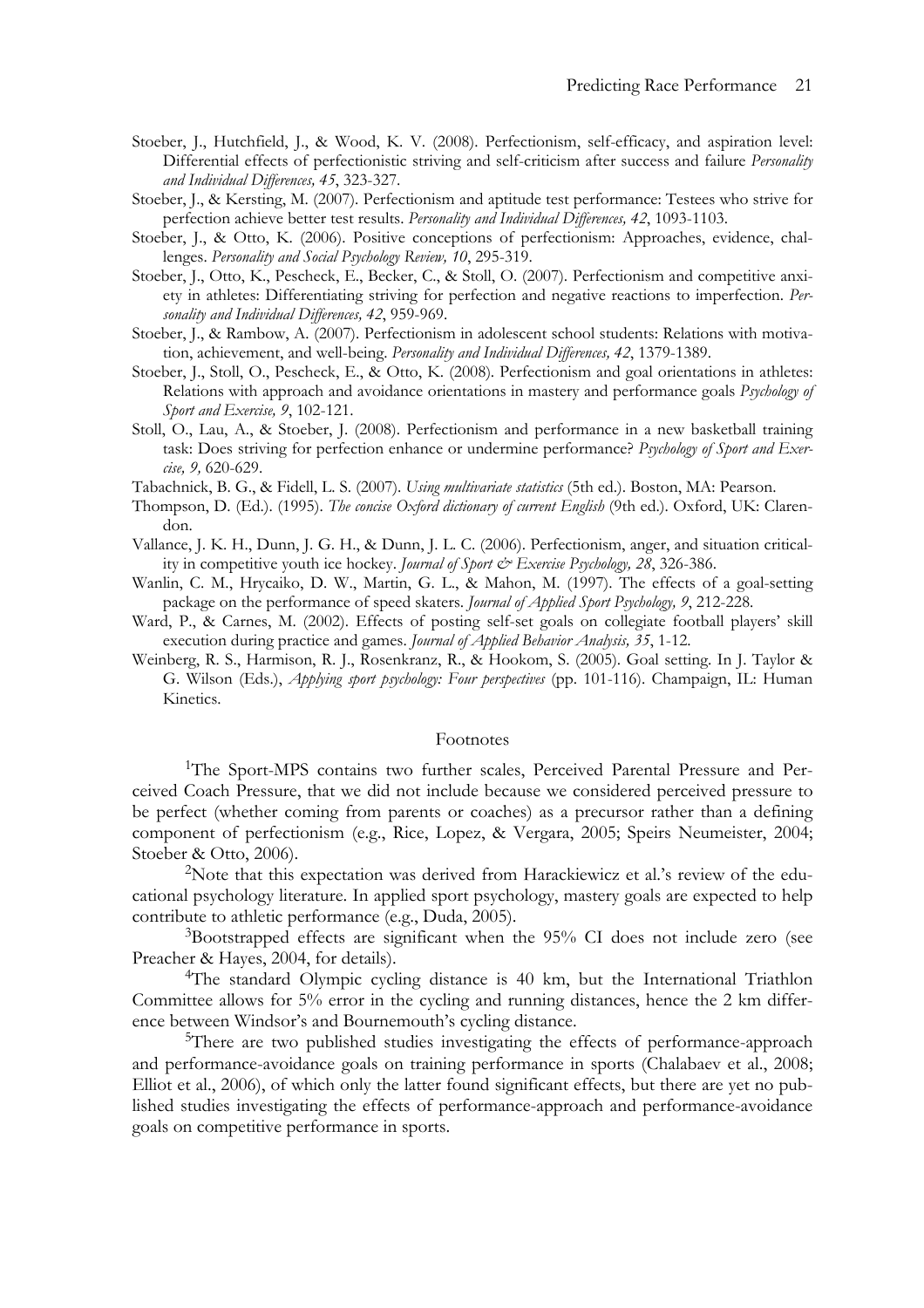### Table 1 *Study 1: Descriptive Statistics*

|                                    |                  |                  |       |        | Range  |          |
|------------------------------------|------------------|------------------|-------|--------|--------|----------|
| Variable                           | $\boldsymbol{n}$ | $\boldsymbol{M}$ | SD    | Min    | Max    | $\alpha$ |
| Age                                | 112              | 36.02            | 6.99  | 21     | 54     |          |
| Previous best performance (km/h)   |                  |                  |       |        |        |          |
| Seasonal best: Swimming            | 86               | 3.31             | 0.45  | 2.11   | 4.70   |          |
| Seasonal best: Cycling             | 86               | 32.88            | 4.61  | 19.48  | 44.01  |          |
| Seasonal best: Running             | 86               | 13.03            | 1.93  | 7.91   | 18.75  |          |
| Perfectionism                      |                  |                  |       |        |        |          |
| Personal standards                 | 112              | 3.62             | 1.15  | 1.00   | 6.57   | .84      |
| Concern over mistakes              | 112              | 2.72             | 1.11  | 1.00   | 5.50   | .84      |
| Achievement goals                  |                  |                  |       |        |        |          |
| Performance approach               | 112              | 4.06             | 1.49  | 1.00   | 7.00   | .83      |
| Performance avoidance              | 112              | 3.80             | 1.61  | 1.00   | 7.00   | .83      |
| Mastery approach                   | 112              | 5.56             | 1.00  | 2.67   | 7.00   | .75      |
| Mastery avoidance                  | 112              | 4.57             | 1.56  | 1.00   | 7.00   | .86      |
| Race performance: total time (min) | 112              | 362.71           | 37.47 | 284.53 | 480.25 |          |

*Note.*  $N = 112$  (final sample) with  $n =$  valid values per variable. Gender (female) coded as  $0 =$  male,  $1 =$  female.  $\alpha =$  Cronbach's alpha (not applicable for single items).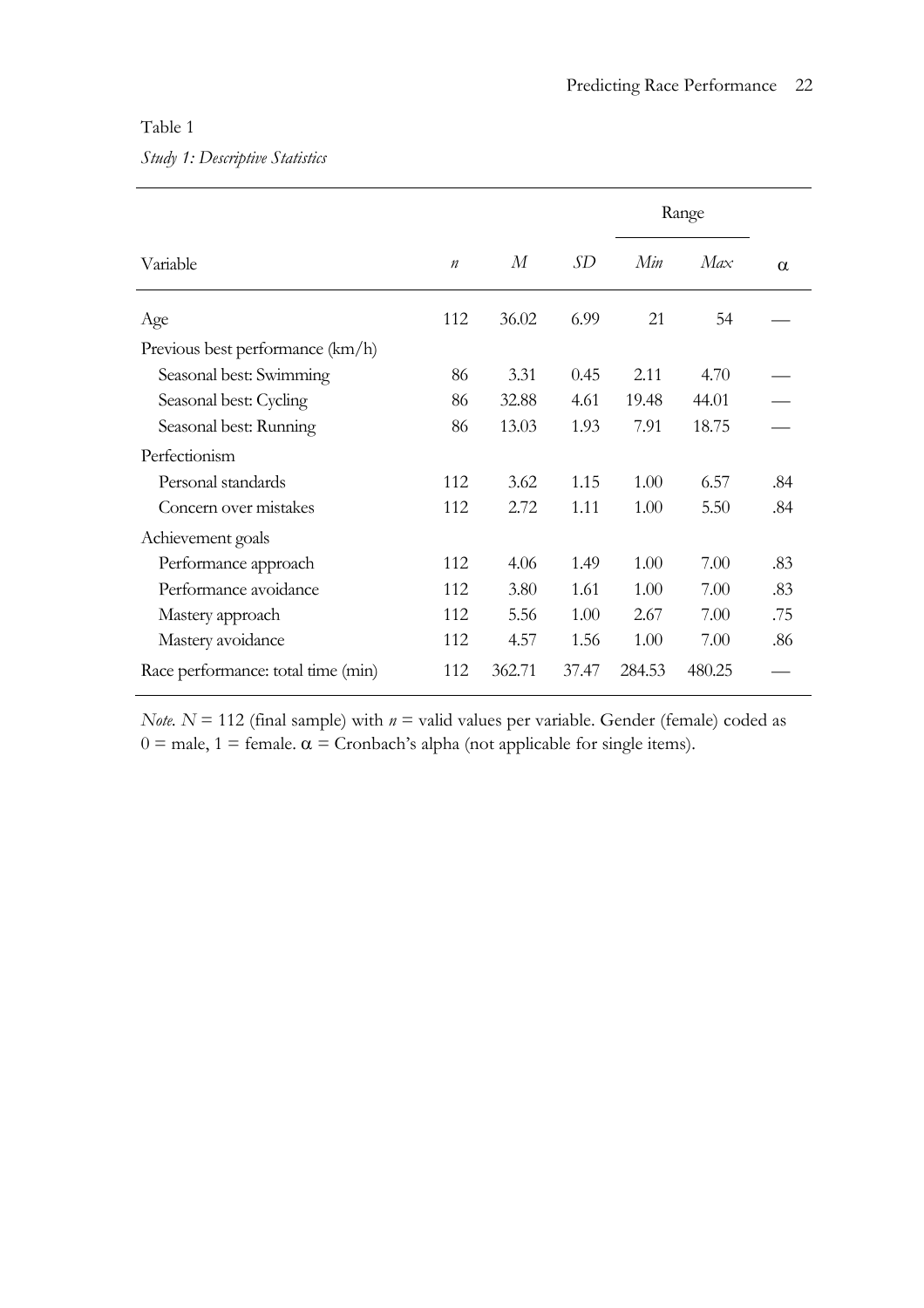*Study 1: Correlations* 

| Variable                          | 1      | $\overline{2}$ | 3       | $\overline{4}$ | 5       | 6        | 7        | $8\,$    | 9        | 10      | 11  |
|-----------------------------------|--------|----------------|---------|----------------|---------|----------|----------|----------|----------|---------|-----|
| 1. Gender (female)                |        |                |         |                |         |          |          |          |          |         |     |
| $2. \text{Age}$                   | $-.18$ |                |         |                |         |          |          |          |          |         |     |
| Previous performance              |        |                |         |                |         |          |          |          |          |         |     |
| 3. Seasonal best: Swimming        | $-.02$ | $-.27*$        |         |                |         |          |          |          |          |         |     |
| 4. Seasonal best: Cycling         | $-.19$ | $-.30**$       | $.28**$ |                |         |          |          |          |          |         |     |
| 5. Seasonal best: Running         | $-.08$ | $-.17$         | $.27*$  | .58***         |         |          |          |          |          |         |     |
| Perfectionism                     |        |                |         |                |         |          |          |          |          |         |     |
| 6. Personal standards             | $-.15$ | $-.18$         | .39***  | $.23*$         | $.22*$  |          |          |          |          |         |     |
| 7. Concern over mistakes          | .03    | $-.15$         | .16     | .17            | $.23*$  | .59***   |          |          |          |         |     |
| Achievement goals                 |        |                |         |                |         |          |          |          |          |         |     |
| 8. Performance approach           | .01    | $-.20*$        | .17     | .14            | .17     | .53***   | .49***   |          |          |         |     |
| 9. Performance avoidance          | .03    | .11            | $-.12$  | $-.04$         | .02     | .12      | $.47***$ | $.53***$ |          |         |     |
| 10. Mastery approach              | .12    | $-.17$         | .05     | $-.05$         | $-0.09$ | .38***   | .13      | $.25**$  | .09      |         |     |
| 11. Mastery avoidance             | $.20*$ | $-.15$         | .02     | $-01$          | .01     | $.24*$   | $.46***$ | $.45***$ | $.50***$ | .38***  |     |
| 12. Race performance <sup>a</sup> | $-.14$ | $-.16$         | .39***  | $.51***$       | .53***  | $.43***$ | .18      | $.35***$ | $-.13$   | $.28**$ | .11 |

*Note.*  $N = 112$  (correlations with pairwise *n*s of 85–112). Gender (female) coded as  $0 =$  male,  $1 =$  female.

<sup>a</sup>Race performance (total time in min) was reversed (NEWX =  $-X$ ) so that higher values corresponded to higher performance.  $*_{p}$  < .05.  $*_{p}$  < .01.  $*_{p}$  < .001.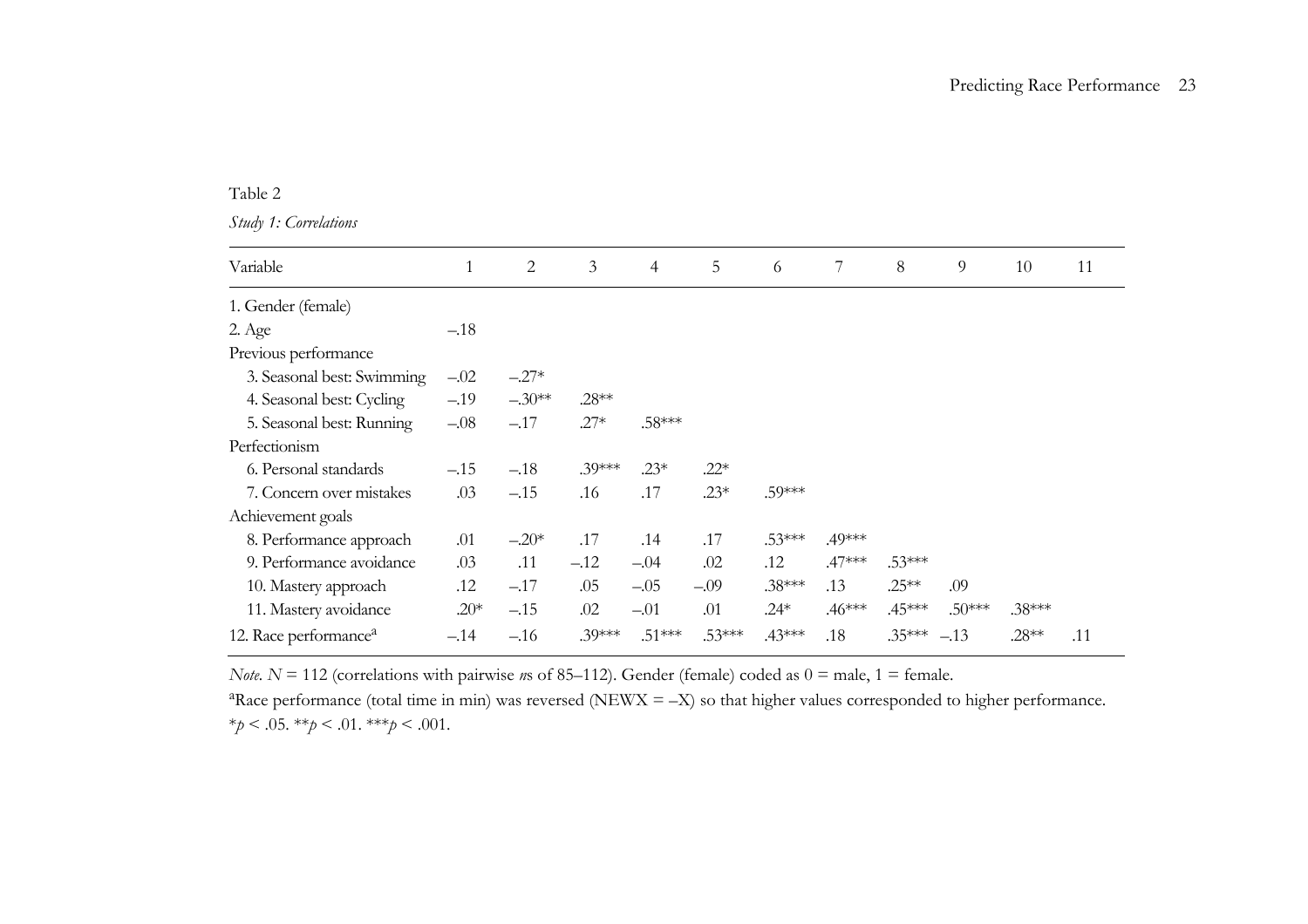*Study 1: Summary of Hierarchical Regression Analysis for Variables Predicting Race Performance Controlling for Seasonal Best Performance* 

| Variable                | B        | SEB  | β         | $sr^2$ |
|-------------------------|----------|------|-----------|--------|
| Step 1                  |          |      |           |        |
| Gender (female)         | $-14.51$ | 7.93 | $-.17$    | .026   |
| Age                     | $-0.03$  | 0.49 | $-.01$    | .000   |
| Seasonal best: Swimming | 18.93    | 7.53 | $.24*$    | .048   |
| Seasonal best: Cycling  | 1.67     | 0.92 | .21       | .025   |
| Seasonal best: Running  | 6.02     | 2.03 | $.32**$   | .067   |
| Step 2                  |          |      |           |        |
| Gender (female)         | $-7.18$  | 8.04 | $-.08$    | .006   |
| Age                     | 0.16     | 0.48 | .03       | .001   |
| Seasonal best: Swimming | 11.44    | 7.70 | .14       | .016   |
| Seasonal best: Cycling  | 1.83     | 0.89 | $.23*$    | .030   |
| Seasonal best: Running  | 5.90     | 1.97 | $.32**$   | .062   |
| Personal standards      | 10.89    | 3.76 | $.33**$   | .059   |
| Concern over mistakes   | $-5.79$  | 3.32 | $-.18$    | .022   |
| Step 3                  |          |      |           |        |
| Gender (female)         | $-10.23$ | 7.09 | $-.12$    | .011   |
| Age                     | 0.81     | 0.44 | .16       | .018   |
| Seasonal best: Swimming | 9.78     | 6.80 | .12       | .011   |
| Seasonal best: Cycling  | 1.81     | 0.78 | $.22*$    | .029   |
| Seasonal best: Running  | 5.77     | 1.74 | $.31***$  | .059   |
| Personal standards      | 0.81     | 4.00 | .02       | .000   |
| Concern over mistakes   | 2.66     | 3.65 | .08       | .003   |
| Performance approach    | 10.00    | 2.86 | $.38***$  | .066   |
| Performance avoidance   | $-11.10$ | 2.33 | $-.50***$ | .123   |
| Mastery approach        | 6.03     | 2.56 | .15       | .015   |
| Mastery avoidance       | $-0.84$  | 2.29 | $-.03$    | .001   |
|                         |          |      |           |        |

*Note.* Listwise  $n = 84$ . Predicted variable = race performance (total time, reversed). Gender (female) coded as 0 = male, 1 = female. *R*² = .403, *p* < .001 for Step 1; ∆*R*² = .060, *p* < .05 for Step 2; ∆*R*² = .151, *p*  $<$  .001 for Step 3.  $s<sup>2</sup>$  = squared semi-partial correlation. Significance levels for *B* and  $sr^2$  are the same as those for  $\beta$ . \**p* < .05. \*\**p* < .01. \*\*\**p* < .001.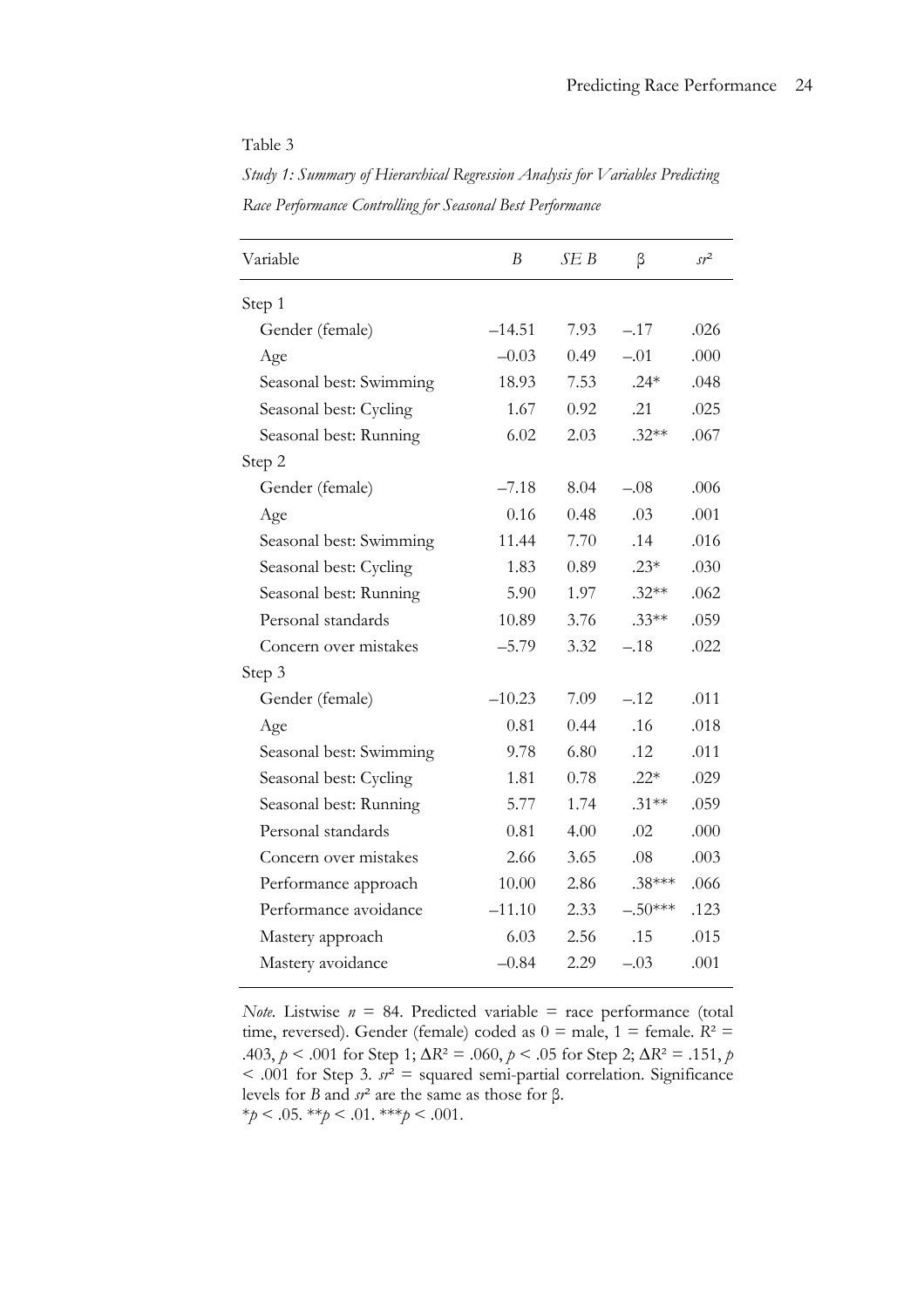#### *Study 2: Descriptive Statistics*

|                                    |                  |                  |       |                | Range  |          |
|------------------------------------|------------------|------------------|-------|----------------|--------|----------|
| Variable                           | $\boldsymbol{n}$ | $\boldsymbol{M}$ | SD    | Min            | Max    | $\alpha$ |
| Age                                | 319              | 37.16            | 7.72  | 19             | 60     |          |
| Previous performance (km/h)        |                  |                  |       |                |        |          |
| Seasonal best: Swimming            | 185              | 3.24             | 0.56  | 1.85           | 4.80   |          |
| Seasonal best: Cycling             | 177              | 31.13            | 4.80  | 13.33          | 44.57  |          |
| Seasonal best: Running             | 180              | 13.20            | 2.27  | 6.98           | 20.00  |          |
| Personal best: Swimming            | 258              | 3.17             | 0.56  | 1.50           | 4.74   |          |
| Personal best: Cycling             | 250              | 31.53            | 4.37  | 13.33          | 42.86  |          |
| Personal best: Running             | 250              | 13.06            | 2.26  | 6.98           | 20.00  |          |
| Perfectionism                      |                  |                  |       |                |        |          |
| Personal standards                 | 317              | 3.74             | 1.09  | 1.00           | 6.57   | .82      |
| Concern over mistakes              | 317              | 3.03             | 1.09  | 1.00           | 6.25   | .85      |
| Achievement goals                  |                  |                  |       |                |        |          |
| Performance approach               | 319              | 4.23             | 1.42  | 1.00           | 7.00   | .85      |
| Performance avoidance              | 320              | 3.76             | 1.56  | 1.00           | 7.00   | .80      |
| Mastery approach                   | 321              | 5.50             | 1.02  | 2.33           | 7.00   | .68      |
| Mastery avoidance                  | 319              | 4.62             | 1.43  | 1.00           | 7.00   | .88      |
| Personal goal setting              |                  |                  |       |                |        |          |
| Performance goal: total time (min) | 293              | 154.30           | 23.93 | 74             | 230    |          |
| Performance goal expectancy        | 245              | 1.36             | 0.68  | $\overline{0}$ | 3      |          |
| Outcome goal: rank                 | 311              | 4.17             | 1.83  | 1              | 8      |          |
| Outcome goal expectancy            | 307              | 1.56             | 0.77  | $\overline{0}$ | 3      |          |
| Race performance: total time (min) | 321              | 161.51           | 17.07 | 123.45         | 221.65 |          |

*Note.*  $N = 321$  (final sample) with  $n =$  valid values per variable. Race coded as  $0 =$  Race 1 (Windsor),  $1 = \text{Race } 2$  (Bournemouth). Gender (female) coded as  $0 = \text{male}$ ,  $1 = \text{female}$ .  $\alpha$  = Cronbach's alpha (not applicable for single items).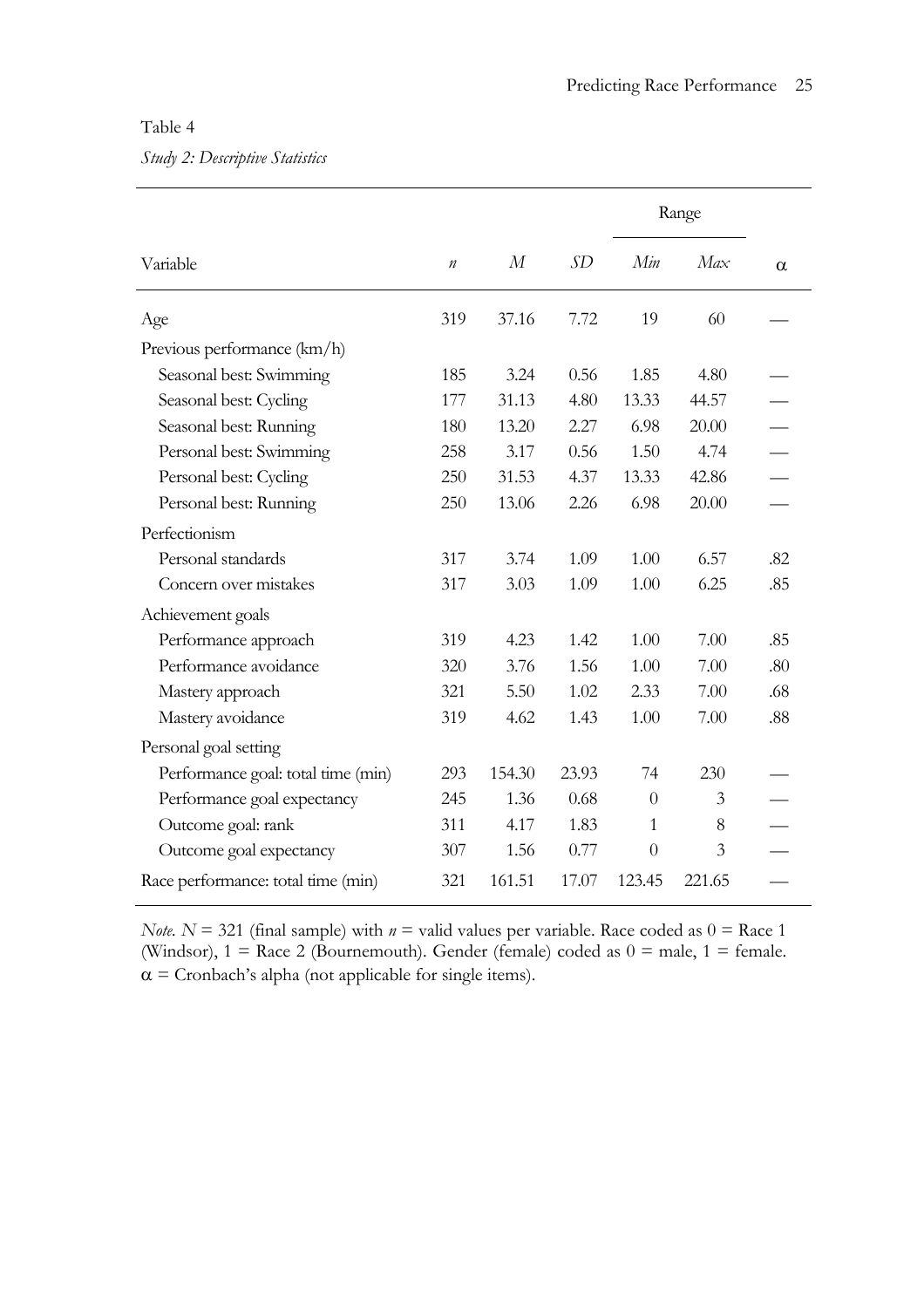*Study 2: Correlations* 

| Variable                                      | $\mathbf{1}$ | $\mathbf{2}$         | $\mathfrak{Z}$         | 4        | 5        | 6        | 7        | 8        | 9        | 10       | 11        | 12             | 13       | 14       | 15        |
|-----------------------------------------------|--------------|----------------------|------------------------|----------|----------|----------|----------|----------|----------|----------|-----------|----------------|----------|----------|-----------|
| 1. Race                                       |              |                      |                        |          |          |          |          |          |          |          |           |                |          |          |           |
| 2. Gender (female)                            | $-.10$       |                      |                        |          |          |          |          |          |          |          |           |                |          |          |           |
| $3. \text{Age}$                               | $-.09$       | $-.09$               |                        |          |          |          |          |          |          |          |           |                |          |          |           |
| Previous best performance (km/h)              |              |                      |                        |          |          |          |          |          |          |          |           |                |          |          |           |
| 4. Seasonal best: Swimming                    | .00          | $-.16*$              | $-.10$                 |          |          |          |          |          |          |          |           |                |          |          |           |
| 5. Seasonal best: Cycling                     | .13          | $-.20**$             | $-.19**$               | $.27***$ |          |          |          |          |          |          |           |                |          |          |           |
| 6. Seasonal best: Running                     | .10          | $-.24***-.18*$       |                        | $.51***$ | $.51***$ |          |          |          |          |          |           |                |          |          |           |
| 7. Personal best: Swimming                    | $.18**$      | $-.09$               | $-.13*$                | $.84***$ | $.27***$ | $.43***$ |          |          |          |          |           |                |          |          |           |
| 8. Personal best: Cycling                     | .12          | $-.24***-.11$        |                        | $.36***$ | .78***   | $.46***$ | $.35***$ |          |          |          |           |                |          |          |           |
| 9. Personal best: Running                     | $.15*$       |                      | $-.23***-.21**$        | $.50***$ | $.43***$ | $.81***$ | $.47***$ | $.54***$ |          |          |           |                |          |          |           |
| Perfectionism                                 |              |                      |                        |          |          |          |          |          |          |          |           |                |          |          |           |
| 10. Personal standards                        | .00          | .02                  | $-.19***$              | $.26***$ | $.18*$   | $.25***$ | $.21***$ | $.20**$  | $.20**$  |          |           |                |          |          |           |
| 11. Concern over mistakes                     | $-.05$       | $.13*$               | $-.14*$                | .00      | .04      | .08      | $-.01$   | .08      | .09      | $.64***$ |           |                |          |          |           |
| Achievement goals                             |              |                      |                        |          |          |          |          |          |          |          |           |                |          |          |           |
| 12. Performance approach                      | .04          | $-.02$               | $-.18**$               | $.20**$  | $.20**$  | $.31***$ | $.20**$  | $.30***$ | $.34***$ | $.61***$ | $.52***$  |                |          |          |           |
| 13. Performance avoidance                     | $-.09$       | $.13*$               | .08                    | $-.10$   | $-.05$   | $-.17*$  | $-.12*$  | $-.07$   | $-.13*$  | $.17**$  | $.30***$  | $.45***$       |          |          |           |
| 14. Mastery approach                          | $.11*$       | .08                  | $-.06$                 | .08      | .03      | .12      | $.13*$   | .05      | $.17**$  | $.47***$ | $.30***$  | $.45***$       | $.20***$ |          |           |
| 15. Mastery avoidance                         | $-.08$       |                      | $.22***-.06$           | .06      | $-.03$   | $-.02$   | .03      | .02      | $-.01$   | $.35***$ | $.51***$  | $.46***$       | $.44***$ | $.42***$ |           |
| Personal goal setting                         |              |                      |                        |          |          |          |          |          |          |          |           |                |          |          |           |
| 16. Performance goal: total time <sup>a</sup> |              | $.28***-.24***-.14*$ |                        | $.49***$ | $.42***$ | $.46***$ | .47***   | $.44***$ | $.50***$ | $.20***$ | .04       | $.35***-.02$   |          | $.23***$ | .00       |
| 17. Performance goal expectancy               | $.14*$       | $-.16*$              | $-.12$                 | .11      | .07      | $.17*$   | $.15*$   | .09      | .09      | $.13*$   | $-.09$    | .02            | $-.13*$  | .01      | $-.20**$  |
| 18. Outcome goal: rank <sup>a</sup>           | $.16**$      | $-.11$               | $-.30***$              | $.54***$ | $.37***$ | $.52***$ | $.53***$ | $.47***$ | $.47***$ | $.43***$ | $.18**$   | .47***         | .02      | $.26***$ | $.14*$    |
| 19. Outcome goal expectancy                   | .03          | $-.13*$              | .03                    | .01      | .06      | .06      | .07      | .05      | .10      | $-.11$   | $-.24***$ | $-.12*$        | $-.16**$ | $-.07$   | $-.26***$ |
| 20. Race performance <sup>a</sup>             |              |                      | $.26***-.26***-.22***$ | $.60***$ | $.56***$ | $.65***$ | $.62***$ | $.60***$ | $.67***$ | $.28***$ | .05       | $.35***-.17**$ |          | $.17**$  | .00       |

(Table continued on next page)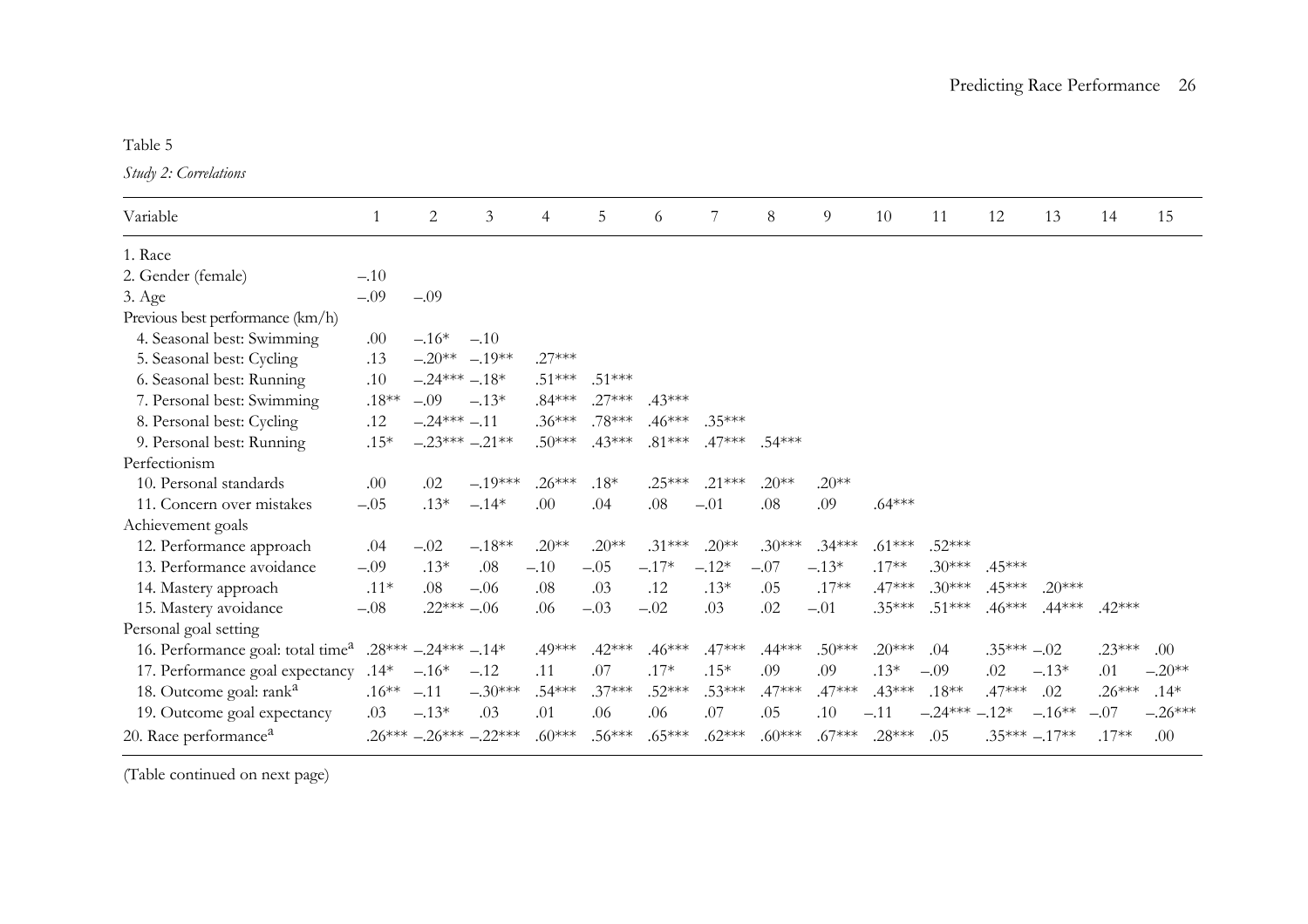(Table 5 continued)

| Variable                                      | 16       |                 | 18       | 19  |
|-----------------------------------------------|----------|-----------------|----------|-----|
| Personal goals                                |          |                 |          |     |
| 16. Performance goal: total time <sup>a</sup> |          |                 |          |     |
| 17. Performance goal expectancy               | .09      |                 |          |     |
| 18. Outcome goal: rank <sup>a</sup>           | $.55***$ | $.24***$        |          |     |
| 19. Outcome goal expectancy                   | $.15*$   | $.25***-.24***$ |          |     |
| 20. Race performance <sup>a</sup>             | 74***    | $.14*$          | $.63***$ | .07 |

*Note.*  $N = 321$  (correlations with pairwise *n*s of 151-321). Race coded as  $0 =$  Race 1 (Windsor),  $1 =$  Race 2 (Bournemouth). Gender (female) coded as  $0 =$  male,  $1 =$  female.

<sup>a</sup>Values for race performance, performance goal, and outcome goal are reversed (NEWX = -X) so that higher values corresponded to higher performance and higher goals, respectively.

 $*_{p} < .05.$  \*\**p* < .01. \*\*\**p* < .001.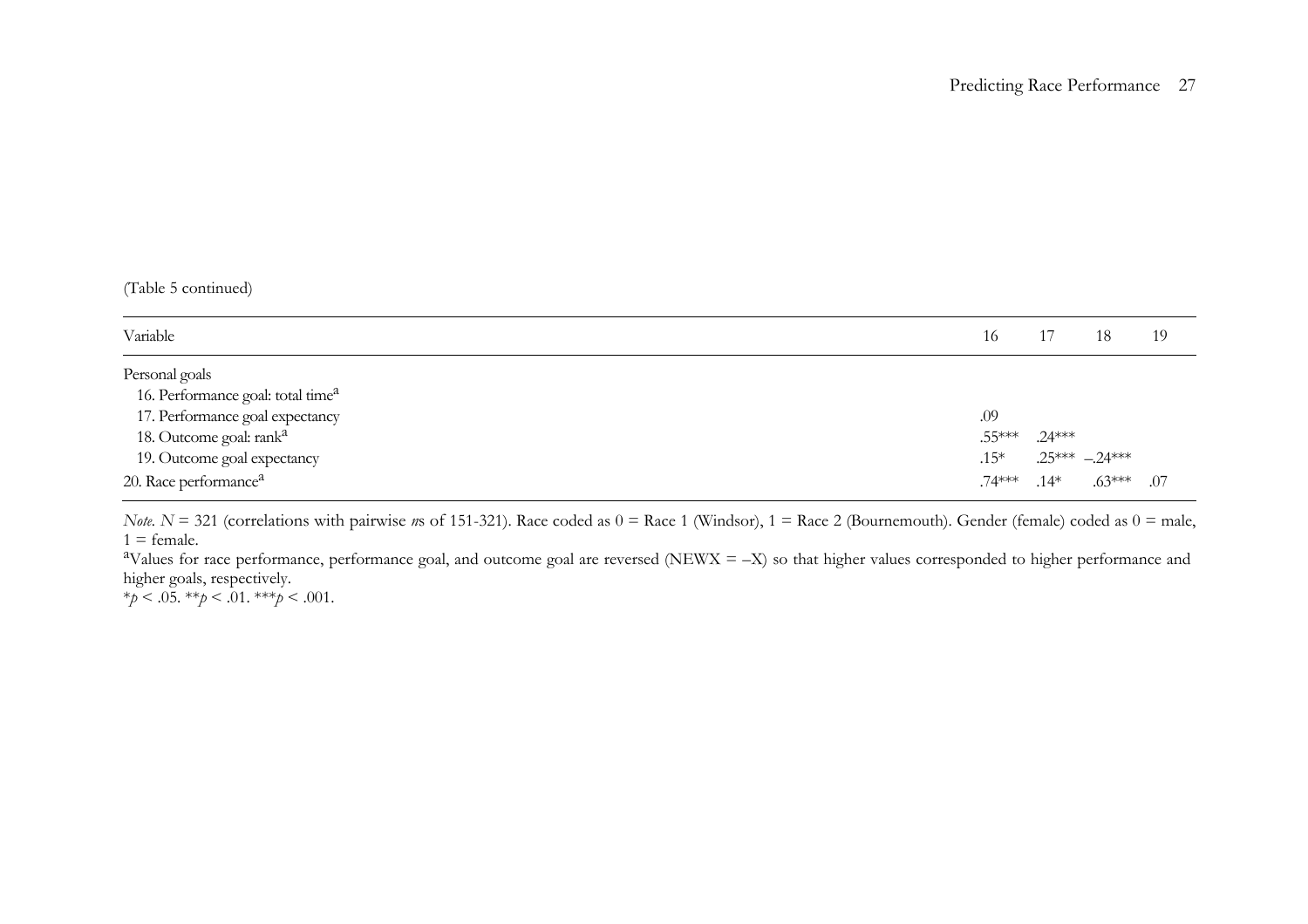|                       |                  | Seasonal best |           |        |                  | Personal best |           |        |
|-----------------------|------------------|---------------|-----------|--------|------------------|---------------|-----------|--------|
| Variable              | $\boldsymbol{B}$ | SE B          | β         | $sr^2$ | $\boldsymbol{B}$ | SE B          | β         | $sr^2$ |
| Step 1                |                  |               |           |        |                  |               |           |        |
| Race                  | 5.86             | 1.88          | $.18**$   | .030   | 4.41             | 1.58          | $.13***$  | .016   |
| Gender (female)       | $-1.51$          | 2.66          | $-.03$    | .001   | $-4.77$          | 2.13          | $-.10*$   | .010   |
| Age                   | $-0.19$          | 0.13          | $-.09$    | .007   | $-0.31$          | 0.10          | $-.15**$  | .020   |
| Best: Swimming        | 12.19            | 2.03          | $.39***$  | .112   | 10.14            | 1.53          | $.35***$  | .088   |
| <b>Best: Cycling</b>  | 0.87             | 0.23          | $.24***$  | .043   | 1.11             | 0.22          | $.28***$  | .053   |
| Best: Running         | 2.22             | 0.54          | $.31***$  | .053   | 2.06             | 0.45          | $.28***$  | .042   |
| Step 2                |                  |               |           |        |                  |               |           |        |
| Race                  | 6.19             | 1.86          | $.19**$   | .033   | 4.82             | 1.57          | $.14**$   | .018   |
| Gender (female)       | $-1.22$          | 2.61          | $-.03$    | .001   | $-4.63$          | 2.12          | $-.10*$   | .009   |
| Age                   | $-0.13$          | 0.13          | $-.06$    | .003   | $-0.26$          | 0.10          | $-.12*$   | .013   |
| Best: Swimming        | 11.05            | 2.04          | $.35***$  | .087   | 9.46             | 1.55          | $.32***$  | .073   |
| Best: Cycling         | 0.77             | 0.23          | $.21**$   | .033   | 1.04             | 0.22          | $.26***$  | .045   |
| Best: Running         | 2.18             | 0.53          | $.30***$  | .051   | 2.04             | 0.45          | $.28***$  | .041   |
| Personal standards    | 3.11             | 1.13          | $.19**$   | .022   | 2.29             | 0.98          | $.14*$    | .011   |
| Concern over mistakes | $-1.38$          | 1.05          | .09       | .005   | $-1.19$          | 0.90          | $-.08$    | .003   |
| Step 3                |                  |               |           |        |                  |               |           |        |
| Race                  | 5.56             | 1.81          | $.17**$   | .026   | 4.63             | 1.52          | $.13***$  | .017   |
| Gender (female)       | $-2.27$          | .58           | $-.05$    | .002   | $-4.80$          | 2.08          | $-.10*$   | .010   |
| Age                   | $-0.04$          | 0.12          | $-.02$    | .000   | $-0.17$          | 0.10          | $-.08$    | .006   |
| Best: Swimming        | $10.08\,$        | 1.98          | $.32***$  | .071   | 9.04             | 1.50          | $.31***$  | .066   |
| <b>Best: Cycling</b>  | 0.80             | 0.22          | $.22***$  | .035   | 0.95             | 0.21          | $.24***$  | .037   |
| Best: Running         | 1.50             | 0.54          | $.21**$   | .021   | 1.56             | 0.46          | $.21***$  | .021   |
| Personal standards    | 2.16             | 1.23          | .13       | .008   | 1.50             | 1.06          | .09       | .003   |
| Concern over mistakes | $-1.95$          | 1.15          | $-.13$    | $.008$ | $-1.67$          | 0.96          | $-.11$    | .006   |
| Performance approach  | 2.85             | 0.91          | $.24***$  | .026   | 2.67             | 0.79          | $.22***$  | .020   |
| Performance avoidance | $-2.27$          | 0.67          | $-.22***$ | .032   | $-2.05$          | 0.58          | $-.18***$ | .023   |
| Mastery approach      | $-0.64$          | 1.04          | $-.04$    | .001   | $-0.71$          | 0.90          | $-.04$    | .001   |
| Mastery avoidance     | 0.74             | 0.79          | .06       | .002   | 0.84             | 0.65          | .07       | .003   |

*Study 2: Summary of Hierarchical Regression Analyses for Variables Predicting Race Performance Controlling for Seasonal Best and Personal Best Performance* 

(Table continued on next page)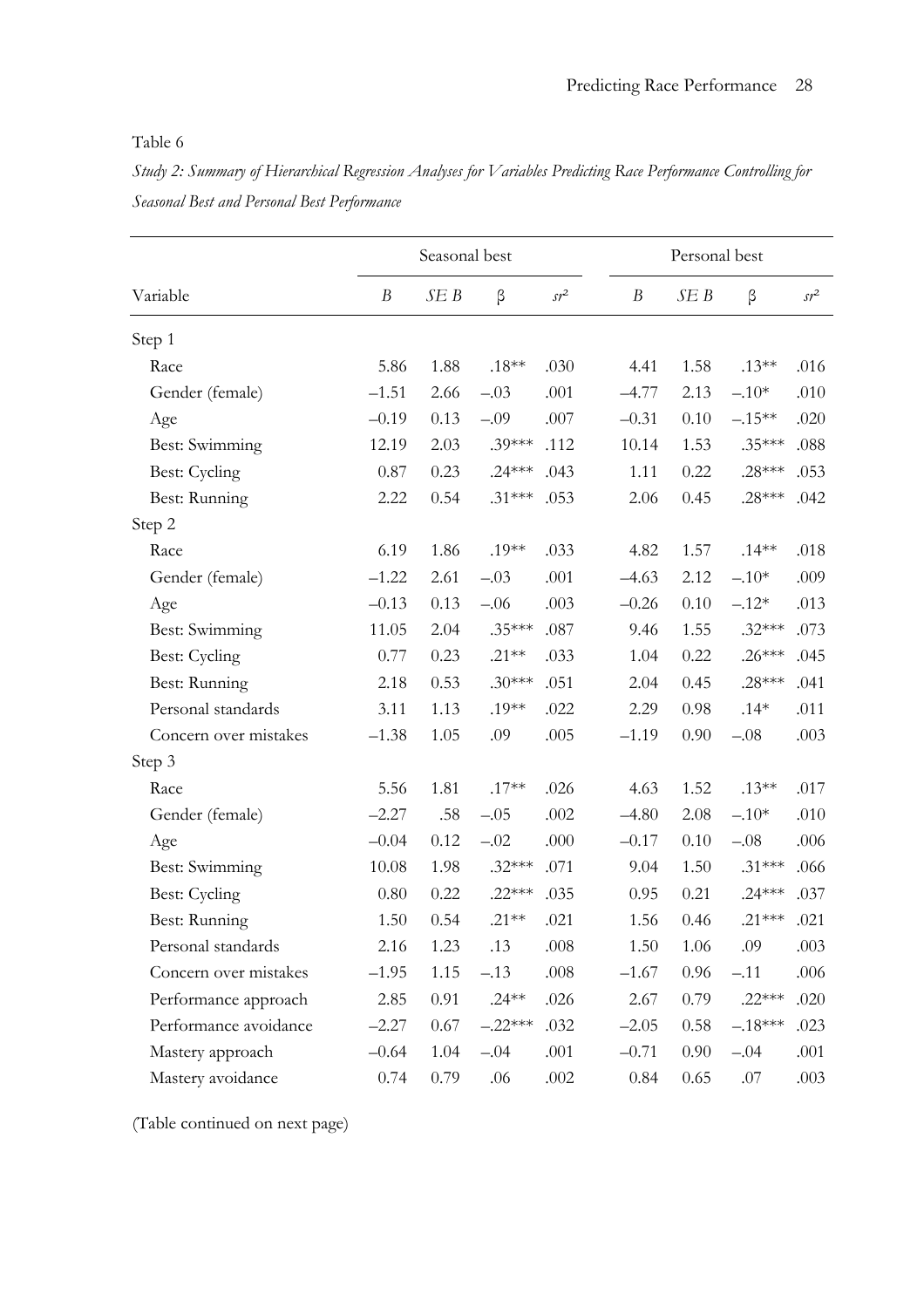| Step 4                              |         |      |           |      |         |      |           |      |
|-------------------------------------|---------|------|-----------|------|---------|------|-----------|------|
| Race                                | 1.89    | 1.51 | .06       | .003 | 2.66    | 1.28 | $.08*$    | .005 |
| Gender (female)                     | $-1.03$ | 2.13 | $-.02$    | .000 | $-3.50$ | 1.76 | $-.08*$   | .005 |
| Age                                 | 0.08    | 0.10 | .04       | .001 | $-0.05$ | 0.08 | $-.03$    | .001 |
| Best: Swimming                      | 2.86    | 1.79 | .09       | .004 | 4.25    | 1.35 | $.14***$  | .012 |
| Best: Cycling                       | 0.55    | 0.18 | $.15***$  | .016 | 0.67    | 0.18 | $.17***$  | .018 |
| Best: Running                       | 1.05    | 0.44 | $.14*$    | .010 | 1.07    | 0.38 | $.15***$  | .010 |
| Personal standards                  | 0.80    | 1.04 | .05       | .001 | 0.56    | 0.92 | .04       | .000 |
| Concern over mistakes               | $-0.38$ | 0.94 | $-.02$    | .000 | $-0.30$ | 0.82 | $-.02$    | .000 |
| Performance approach                | 0.79    | 0.76 | .07       | .002 | 0.49    | 0.70 | .04       | .001 |
| Performance avoidance               | $-1.96$ | 0.53 | $-.19***$ | .023 | $-1.87$ | 0.48 | $-.17***$ | .019 |
| Mastery approach                    | $-1.07$ | 0.83 | $-.06$    | .003 | $-1.16$ | 0.74 | $-.07$    | .003 |
| Mastery avoidance                   | 0.36    | 0.64 | .03       | .001 | 0.85    | 0.54 | .07       | .003 |
| Performance goal: time <sup>a</sup> | 0.23    | 0.05 | $.32***$  | .034 | 0.22    | 0.04 | $.31***$  | .039 |
| Performance goal expectancy         | $-0.11$ | 1.09 | .00       | .000 | $-1.02$ | 0.98 | $-.04$    | .001 |
| Outcome goal: rank <sup>a</sup>     | 3.07    | 0.73 | $.31***$  | .030 | 2.64    | 0.63 | $.26***$  | .022 |
| Outcome goal expectancy             | 1.61    | 1.07 | .07       | .004 | 0.80    | 0.94 | .04       | .001 |
|                                     |         |      |           |      |         |      |           |      |

(Table 6 continued)

*Note.* Listwise  $n = 133$  (seasonal best), listwise  $n = 181$  (personal best). Predicted variable = race performance (total time, reversed). Race coded as  $1 =$  Race 1 (Windsor),  $2 =$  Race 2 (Bournemouth). Gender (female) coded as  $0 =$  male,  $1 =$  female. Seasonal best:  $R^2 = .607$ ,  $p < .001$  for Step 1; ∆*R*² = .023, *p* < .05 for Step 2; ∆*R*² = .043, *p* < .01 for Step 3; ∆*R*² = .129, *p* < .001 for Step 4. Personal best: *R*² = .653, *p* < .001 for Step 1; ∆*R*² = .011, *p* = .065 for Step 2; ∆*R*² = .034, *p* < .01 for Step 3; ∆*R*² = .103, *p* < .001 for Step 4. *sr*² = squared semi-partial correlation. Significance levels for *B* and  $s^2$  are the same as those for  $\beta$ .

<sup>a</sup>Values for performance goal and outcome goal were reversed (NEWX =  $-X$ ) so that higher values corresponded to higher goals.

 $*_{p}$  < .05.  $*_{p}$  < .01.  $*_{p}$  < .001.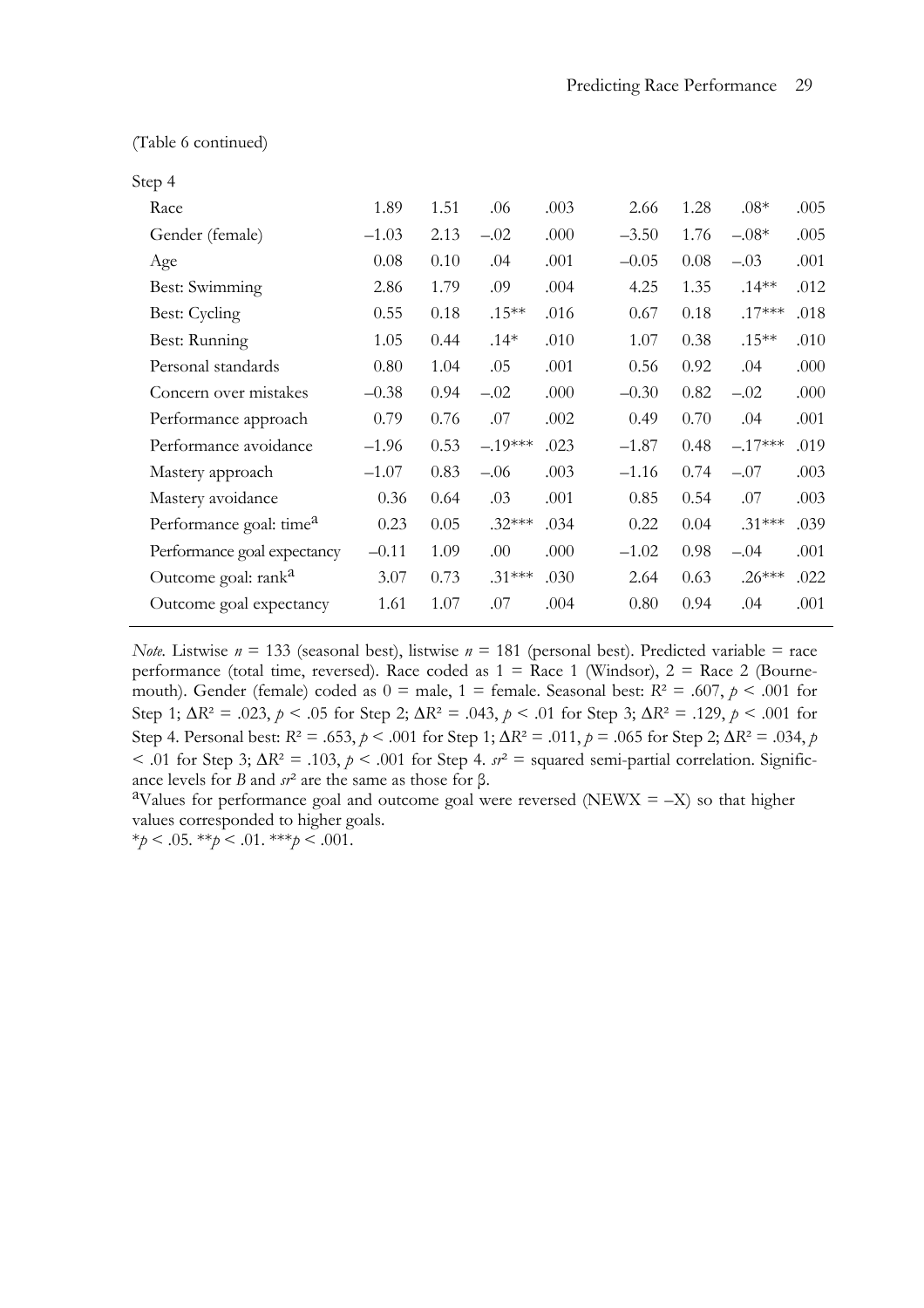#### Figure Caption

*Figure 1.* Study 1: The contrast between performance-approach and performance-avoidance goals (approach – avoidance) fully mediates the relationship between perfectionistic personal standards and race performance. Race performance is residual race performance controlling for age, gender, and seasonal best (see Table 3, Step 1).  $*\rho < .05$ .  $***p < .001$ .

*Figure 2.* Study 2: The contrast between performance-approach and performance-avoidance goals (approach – avoidance) fully mediates the relationship between perfectionistic personal standards and race performance. Race performance is residual race performance controlling for race, age, gender, and seasonal best (see Table 6, Seasonal best, Step 1).  $*\rho < .05$ .  $**\rho < .01$ . \*\*\**p* < .001.

*Figure 3.* Study 2: Personal goal setting (performance goal [time] + outcome goal [rank]) fully mediates the relationship between performance-approach goals and race performance. Race performance is residual race performance controlling for race, age, gender, and seasonal best (see Table 6, Seasonal best, Step 1).  $*\!p < .05$ .  $**\!p < .01$ .  $***\!p < .001$ .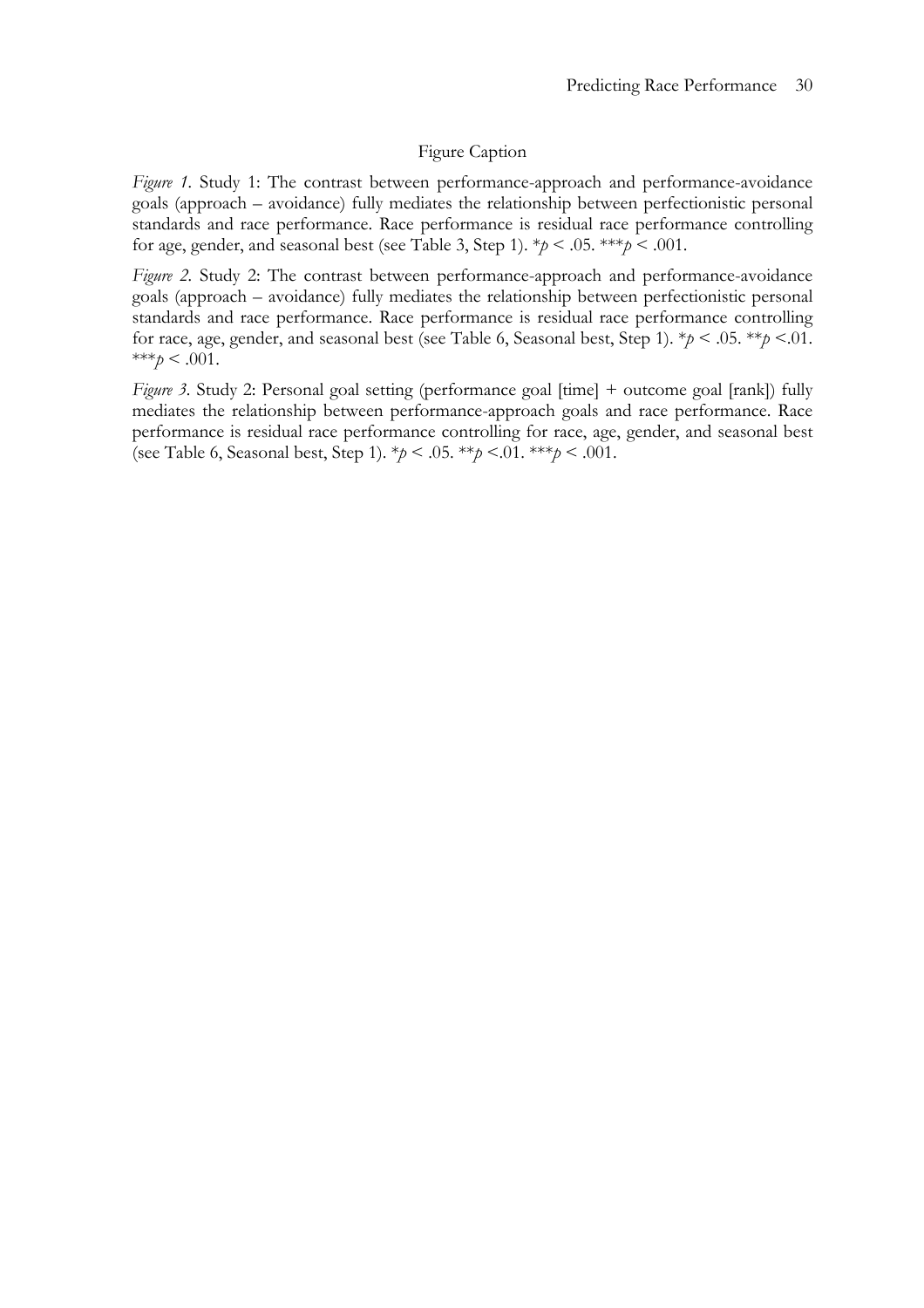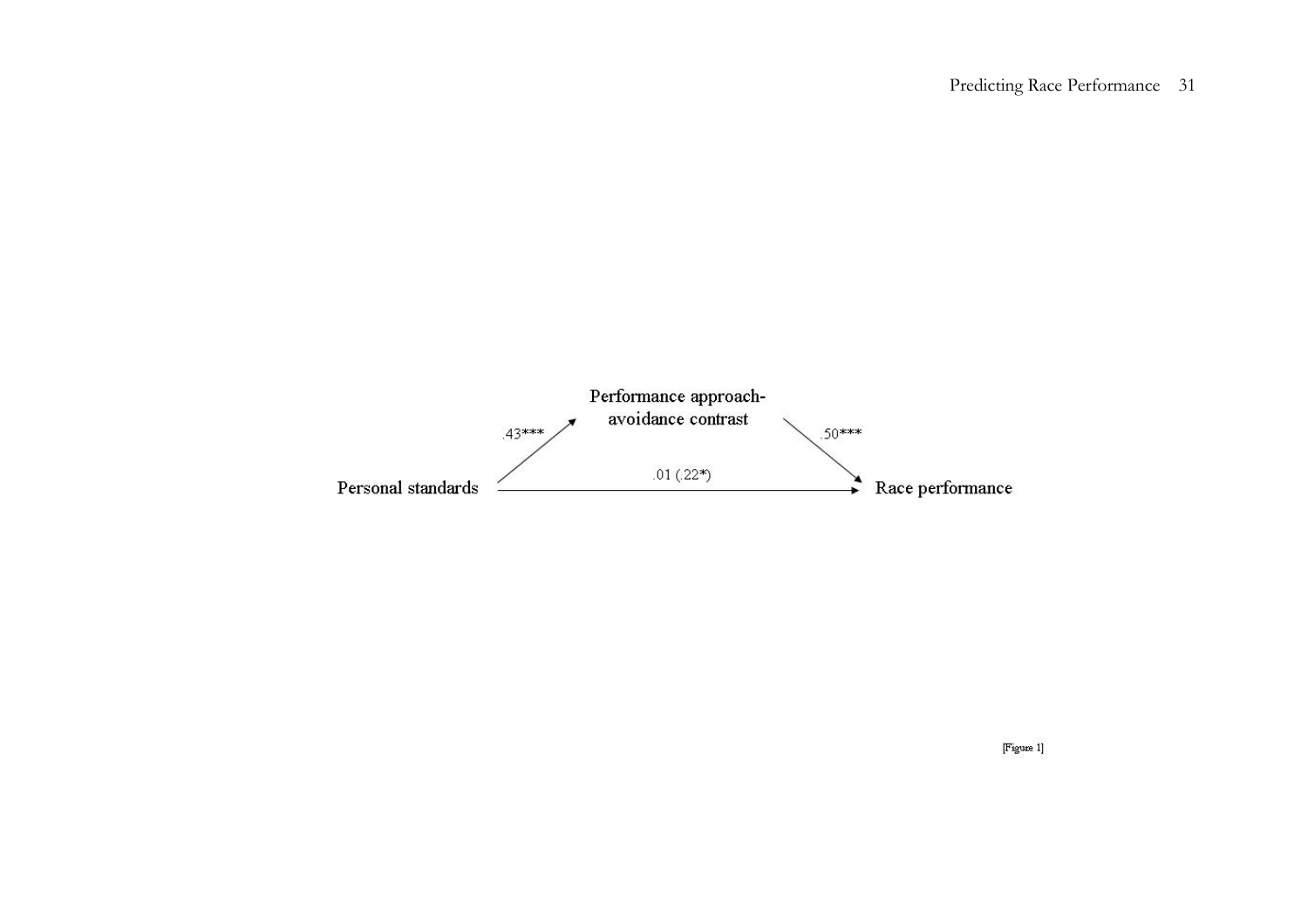